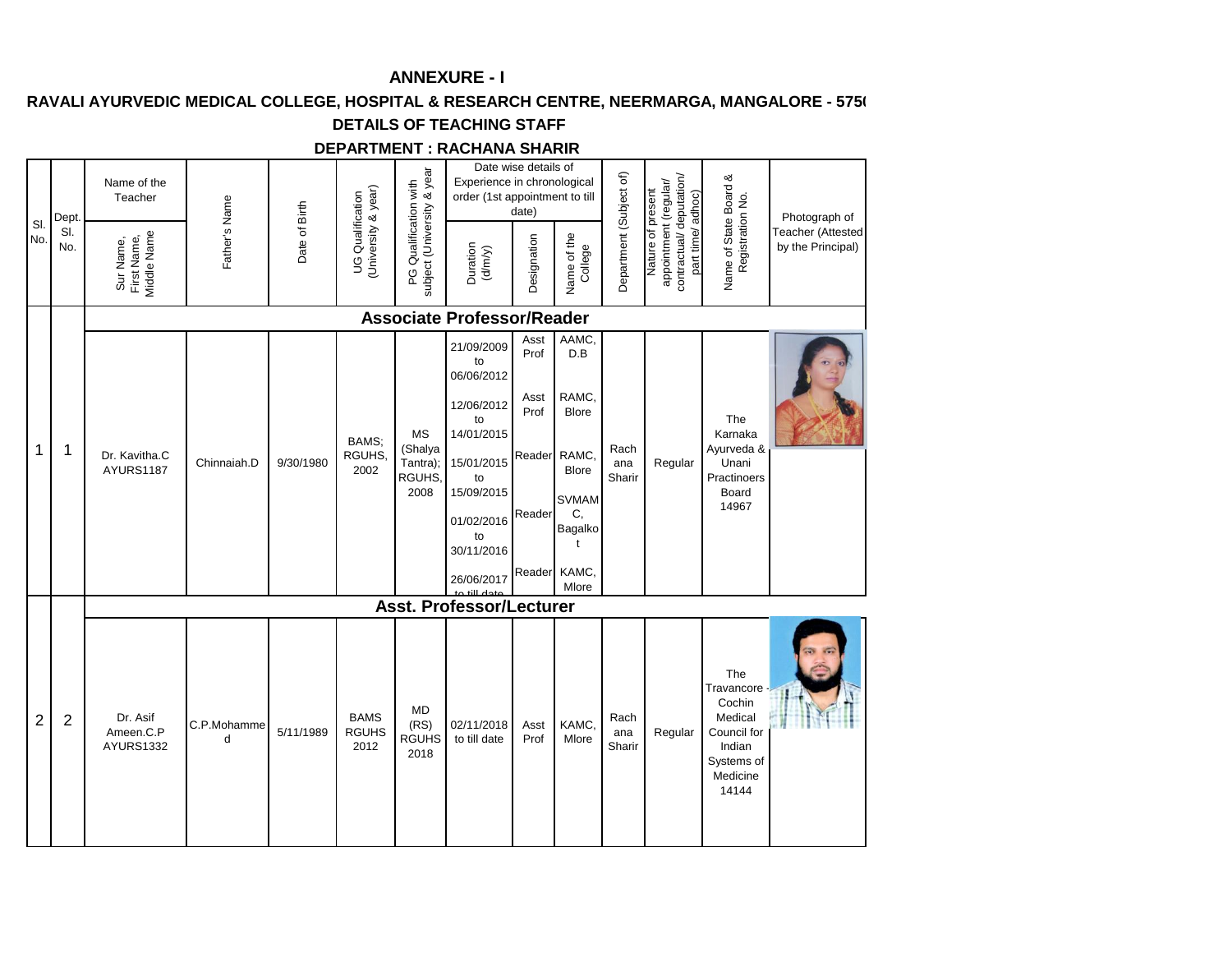# **KAVALI AYURVEDIC MEDICAL COLLEGE, HOSPITAL & RESEARCH CENTRE, NEERMARGA, MANGALORE - 575**

# **DETAILS OF TEACHING STAFF**

#### **DEPARTMENT : KRIYA SHARIR**

|            | Dept.      | Name of the<br>Teacher                  |               |               |                                         | & year                                                   | Experience in chronological<br>order (1st appointment to till                                         | Date wise details of<br>date) |                                                                  |                               | adhoc)                                                                              |                                                                        | Photograph of                          |
|------------|------------|-----------------------------------------|---------------|---------------|-----------------------------------------|----------------------------------------------------------|-------------------------------------------------------------------------------------------------------|-------------------------------|------------------------------------------------------------------|-------------------------------|-------------------------------------------------------------------------------------|------------------------------------------------------------------------|----------------------------------------|
| SI.<br>No. | SI.<br>No. | Middle Name<br>First Name,<br>Sur Name, | Father's Name | Date of Birth | (University & year)<br>UG Qualification | Qualification with<br>subject (University<br>ပ္စ         | Duration<br>(d/m/y)                                                                                   | Designation                   | of the<br>College<br>Name                                        | Department (Subject of)       | contractual/deputation/<br>appointment (regular/<br>Nature of present<br>part time/ | Name of State Board &<br>Registration No.                              | Teacher (Attested<br>by the Principal) |
|            |            |                                         |               |               |                                         |                                                          | <b>Associate Professor/Reader</b>                                                                     |                               |                                                                  |                               |                                                                                     |                                                                        |                                        |
| 3          | 1          | Dr. Lovelin<br>Eralil<br>AYUKS0982      | Abraham.      | 6/6/1980      | BAMS;<br><b>RGUHS</b><br>2005           | <b>MD</b><br>(Kayac<br>hikitsa)<br><b>RGUH</b><br>S 2011 | 11/09/2011<br>to<br>31/01/2017<br>01/02/2017<br>to<br>23/06/2017<br>24/06/2017 Reader<br>to till date | Asst<br>Prof<br>Reader        | RAMC,<br><b>Blore</b><br>RAMC,<br><b>Blore</b><br>KAMC,<br>Mlore | <b>KRIYA</b><br><b>SHARIR</b> | Regular                                                                             | The<br>Karnaka<br>Ayurveda &<br>Unani<br>Practinoers<br>Board<br>19062 |                                        |
|            |            |                                         |               |               |                                         |                                                          | <b>Asst. Professor/Lecturer</b>                                                                       |                               |                                                                  |                               |                                                                                     |                                                                        |                                        |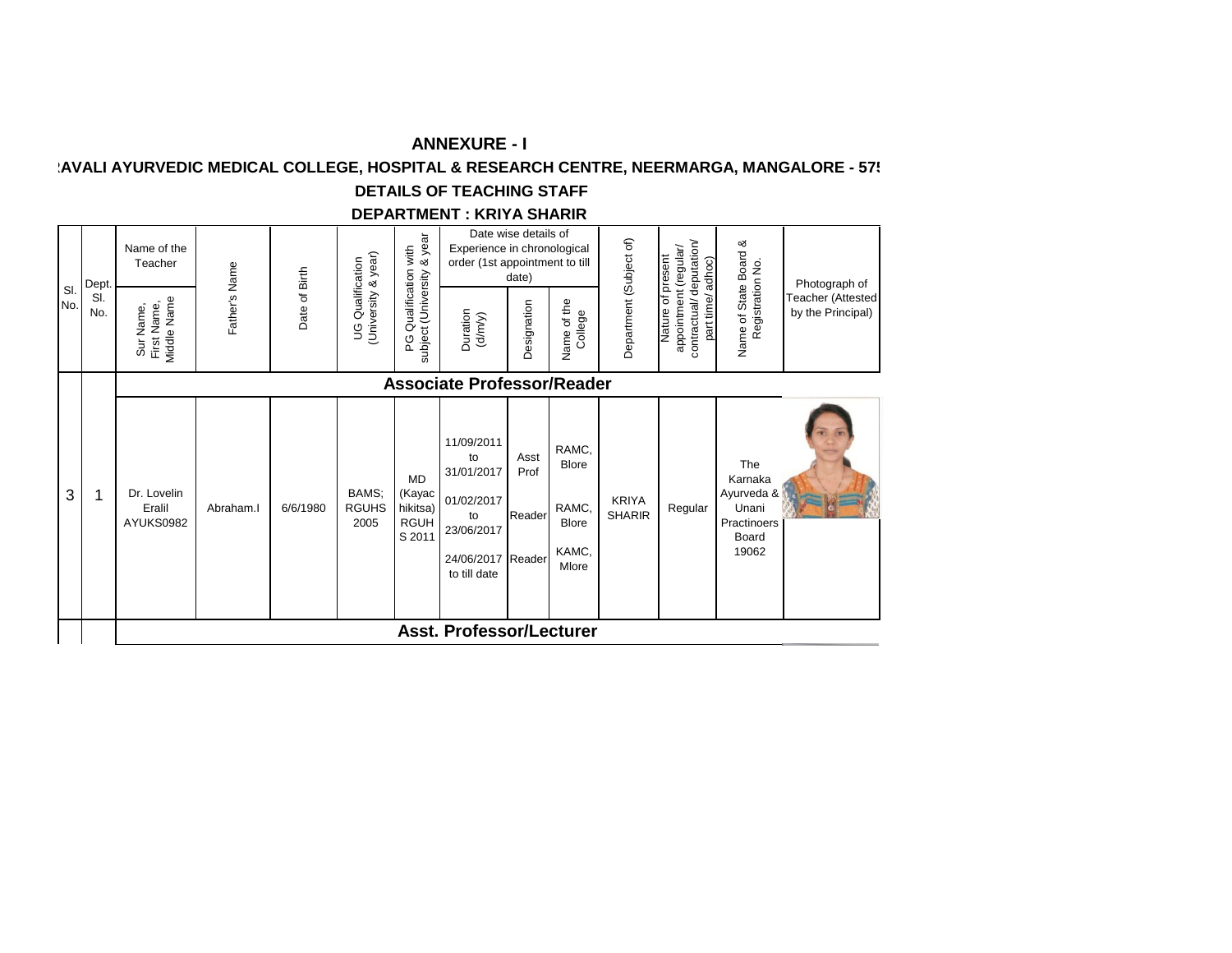# **KAVALI AYURVEDIC MEDICAL COLLEGE, HOSPITAL & RESEARCH CENTRE, NEERMARGA, MANGALORE - 575**

# **DETAILS OF TEACHING STAFF**

#### **DEPARTMENT : KRIYA SHARIR**

|            | Dept.          | Name of the<br>Teacher                  |                    |               |                                                |                                                          | Experience in chronological<br>order (1st appointment to till | Date wise details of<br>date) |                                          |                                                                 |                                                                                           |                                                                                                      | Photograph of                          |
|------------|----------------|-----------------------------------------|--------------------|---------------|------------------------------------------------|----------------------------------------------------------|---------------------------------------------------------------|-------------------------------|------------------------------------------|-----------------------------------------------------------------|-------------------------------------------------------------------------------------------|------------------------------------------------------------------------------------------------------|----------------------------------------|
| SI.<br>No. | SI.<br>No.     | First Name,<br>Middle Name<br>Sur Name, | Father's Name      | Date of Birth | (University & year)<br><b>UG</b> Qualification | subject (University & year<br>PG Qualification with      | Duration<br>$(d/m/y)$                                         | Designation                   | Name of the<br>College                   | Department (Subject of)                                         | contractual/deputation/<br>appointment (regular/<br>Nature of present<br>part time/adhoc) | Name of State Board &<br>Registration No.                                                            | Teacher (Attested<br>by the Principal) |
| 4          | $\overline{2}$ | Dr. Divya.K.S<br>AYUKS1035              | Sankaran           | 5/29/1983     | BAMS:<br><b>RGUHS</b><br>2005                  | <b>MD</b><br>(Kayac<br>hikitsa)<br><b>RGUH</b><br>S 2016 | 26/06/2017<br>to till date                                    | Asst<br>Prof                  | KAMC,<br>Mlore                           | <b>KRIYA</b><br><b>SHARIR</b>                                   | Regular                                                                                   | The<br>Karnaka<br>Ayurveda &<br>Unani<br>Practinoers<br>Board<br>19086                               |                                        |
|            |                |                                         |                    |               |                                                |                                                          | <b>Asst. Professor/Lecturer</b>                               |                               |                                          |                                                                 |                                                                                           |                                                                                                      |                                        |
| 5          | 3              | Dr. Rajila.T.P                          | Raveendran.<br>T.P | 3/5/1988      | BAMS:<br>Dr. MGR<br>Uni, TN<br>2011            | <b>MD</b><br>(Kayac<br>hikitsa)<br><b>RGUH</b><br>S 2015 | 24/06/2017<br>to<br>01/01/2019<br>02/01/2019<br>to till date  | Asst<br>Prof<br>Asst<br>Prof  | HAMCH,<br><b>Blore</b><br>KAMC,<br>Mlore | <b>KAYACHI</b><br><b>KITSA</b><br><b>KRIYA</b><br><b>SHARIR</b> | Regular                                                                                   | The<br>Travancore ·<br>Cochin<br>Medical<br>Council for<br>Indian<br>Systems of<br>Medicine<br>13008 |                                        |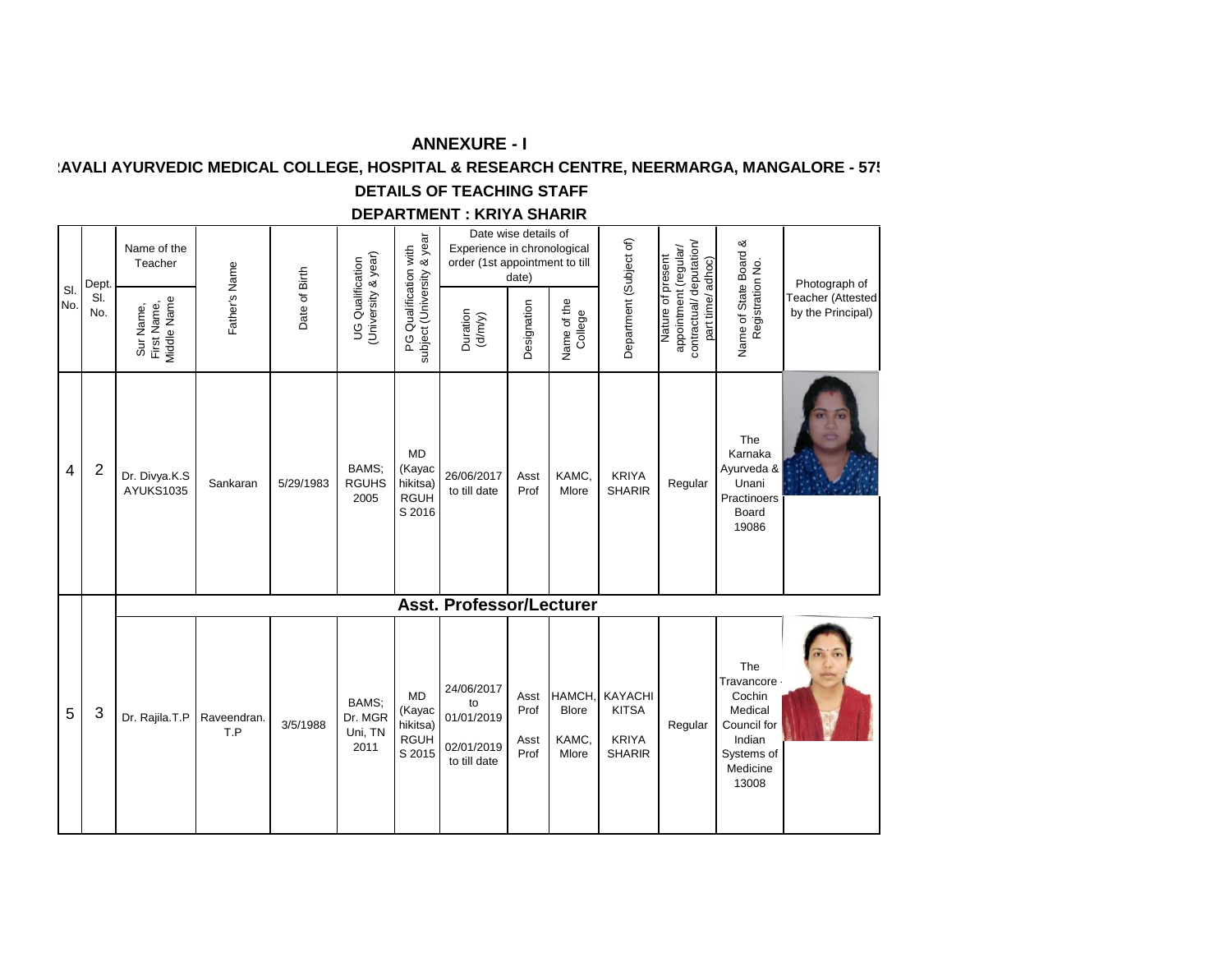## **AVALI AYURVEDIC MEDICAL COLLEGE, HOSPITAL & RESEARCH CENTRE, NEERMARGA, MANGALORE - 57**

## **DETAILS OF TEACHING STAFF**

## **DEPARTMENT : SAMHITA, SANSKRIT & SIDDHANTA**

|            | Dept       | Name of the<br>Teacher                         |                      |               |                                                |                                                     | Experience in chronological<br>order (1st appointment to till                                                                                                      | Date wise details of<br>date)                                           |                                                                                                                            |                         |                                                                                           |                                             | Photograph of                                 |
|------------|------------|------------------------------------------------|----------------------|---------------|------------------------------------------------|-----------------------------------------------------|--------------------------------------------------------------------------------------------------------------------------------------------------------------------|-------------------------------------------------------------------------|----------------------------------------------------------------------------------------------------------------------------|-------------------------|-------------------------------------------------------------------------------------------|---------------------------------------------|-----------------------------------------------|
| SI.<br>No. | SI.<br>No. | <b>Viddle Name</b><br>First Name,<br>Sur Name, | Father's Name        | Date of Birth | (University & year)<br><b>UG</b> Qualification | PG Qualification with<br>subject (University & year | Duration<br>(d/m/y)                                                                                                                                                | Designation                                                             | Name of the<br>College                                                                                                     | Department (Subject of) | contractual/deputation/<br>appointment (regular/<br>Nature of present<br>part time/adhoc) | Name of State Board &<br>Registration No.   | <b>Teacher (Attested</b><br>by the Principal) |
|            |            |                                                |                      |               |                                                |                                                     | <b>Associate Professor/Reader</b>                                                                                                                                  |                                                                         |                                                                                                                            |                         |                                                                                           |                                             |                                               |
| 6          | 1          | Dr.S.Chalapathi<br>Rompicherla<br>AYUSS0129    | C.S.Ramac<br>haryulu | 10/5/1982     | BAMS:<br>NTR Uni<br>AP<br>2006                 | <b>MD</b><br>(Samhita<br>NTR Uni,<br>AP<br>2012     | 03/12/2012<br>to<br>07/11/2014<br>04/12/2014<br>to<br>22/01/2016<br>01/02/2017<br>to<br>30/12/2017<br>01/01/2018<br>to<br>31/01/2019<br>01/02/2019<br>to till date | Asst.<br>Prof<br>Asst<br>Prof<br>Asst<br>Prof<br>Asst<br>Prof<br>Reader | AC,<br>Coimba<br>tore<br><b>SSASS</b><br>AMC,<br>Guntak<br>al<br>RAMC,<br><b>Blore</b><br>KAMC,<br>Mlore<br>KAMC,<br>Mlore | Sam,<br>Sans &<br>Sidd  | Regular                                                                                   | The Andhra<br>Board of<br>Ayurveda<br>21807 | $\ddot{\mathbb{S}}$                           |
|            |            |                                                |                      |               |                                                |                                                     | Asst. Professor/Lecturer                                                                                                                                           |                                                                         |                                                                                                                            |                         |                                                                                           |                                             |                                               |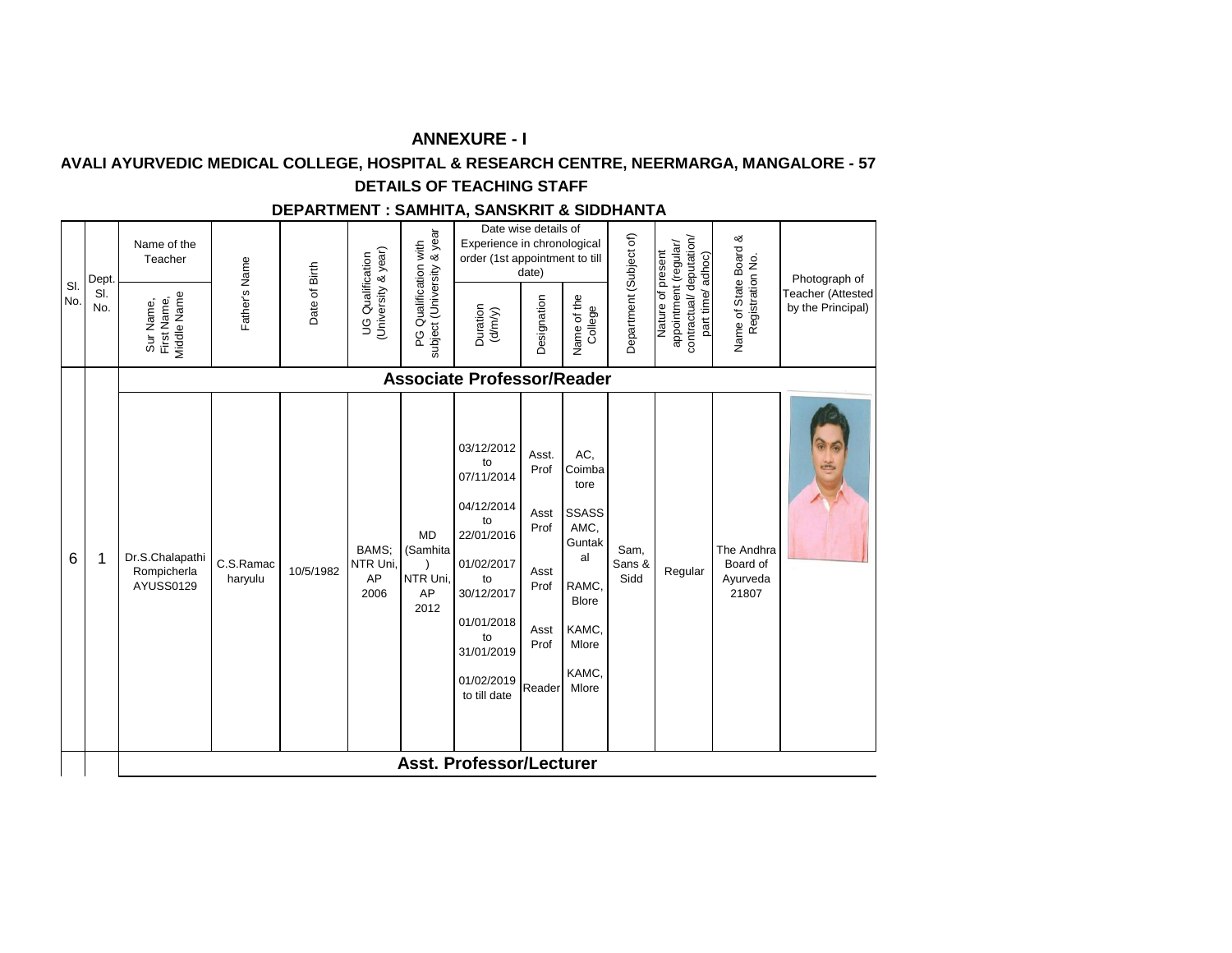## **AVALI AYURVEDIC MEDICAL COLLEGE, HOSPITAL & RESEARCH CENTRE, NEERMARGA, MANGALORE - 57**

# **DETAILS OF TEACHING STAFF**

#### **DEPARTMENT : SAMHITA, SANSKRIT & SIDDHANTA**

|                | Dept.          | Name of the<br>Teacher                           |                             |               |                                                |                                                                                          | Date wise details of<br>Experience in chronological<br>order (1st appointment to till | date)         |                        |                         |                                                                                           |                                                                        | Photograph of                          |
|----------------|----------------|--------------------------------------------------|-----------------------------|---------------|------------------------------------------------|------------------------------------------------------------------------------------------|---------------------------------------------------------------------------------------|---------------|------------------------|-------------------------|-------------------------------------------------------------------------------------------|------------------------------------------------------------------------|----------------------------------------|
| SI.<br>No.     | SI.<br>No.     | Viddle Name<br>Sur Name,<br>First Name,          | Father's Name               | Date of Birth | (University & year)<br><b>UG</b> Qualification | subject (University & year<br>PG Qualification with                                      | Duration<br>$(d/m/y)$                                                                 | Designation   | Name of the<br>College | Department (Subject of) | contractual/deputation/<br>appointment (regular/<br>Nature of present<br>part time/adhoc) | Name of State Board &<br>Registration No.                              | Teacher (Attested<br>by the Principal) |
| $\overline{7}$ | $\overline{c}$ | Dr. Ashwini.U<br>AYUSS1301                       | Umamahes<br>hwarappa.K<br>N | 5/1/1991      | BAMS,<br><b>RGUHS</b><br>2012                  | MD (Sam<br>& Sidd)<br>RGUHS,<br>2018                                                     | 08/12/2018<br>to till date                                                            | Asst.<br>Prof | KAMC,<br>Mlore         | Sam,<br>Sans &<br>Sidd  | Regular                                                                                   | The<br>Karnaka<br>Ayurveda &<br>Unani<br>Practinoers<br>Board<br>31216 |                                        |
|                |                |                                                  |                             |               |                                                |                                                                                          | <b>Asst. Professor/Lecturer</b>                                                       |               |                        |                         |                                                                                           |                                                                        |                                        |
| 8              | 3              | Mr. Ganesh<br>Krishna<br>Sharma.M.V<br>AYUSN0560 | M.Balakrish<br>na Bhat      | 8/22/1992     | BA<br>) Mlore<br>Uni,<br>2014                  | MA<br>(Sanskrit<br>(Sanskrit Rashtriya<br>Sanskrit<br>Sansthan<br>, New<br>Delhi<br>2016 | 01/03/2018<br>to till date                                                            | Asst.<br>Prof | KAMC,<br>Mlore         | Sam,<br>Sans &<br>Sidd  | Regular                                                                                   |                                                                        |                                        |
|                |                |                                                  |                             |               |                                                |                                                                                          | <b>Asst. Professor/Lecturer</b>                                                       |               |                        |                         |                                                                                           |                                                                        |                                        |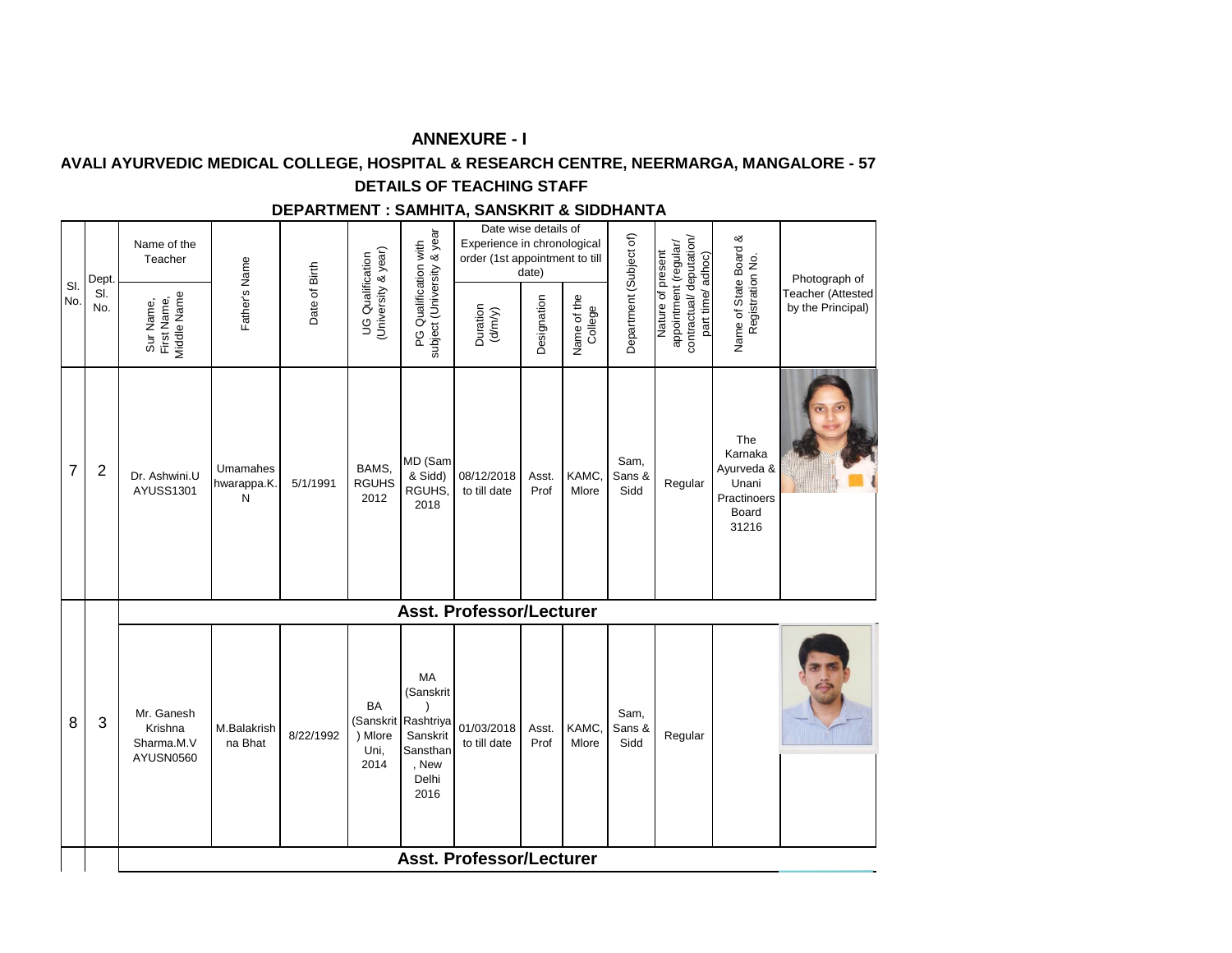## **AVALI AYURVEDIC MEDICAL COLLEGE, HOSPITAL & RESEARCH CENTRE, NEERMARGA, MANGALORE - 57**

# **DETAILS OF TEACHING STAFF**

#### **DEPARTMENT : SAMHITA, SANSKRIT & SIDDHANTA**

| SI. | Dept.      | Name of the<br>Teacher                  |                     |               |                                                | & year<br>with                             | Date wise details of<br>Experience in chronological<br>order (1st appointment to till | date)         |                           |                         |                                                                                           |                                           | Photograph of                          |
|-----|------------|-----------------------------------------|---------------------|---------------|------------------------------------------------|--------------------------------------------|---------------------------------------------------------------------------------------|---------------|---------------------------|-------------------------|-------------------------------------------------------------------------------------------|-------------------------------------------|----------------------------------------|
| No. | SI.<br>No. | Middle Name<br>First Name,<br>Sur Name, | Father's Name       | Date of Birth | (University & year)<br><b>UG</b> Qualification | Qualification<br>subject (University<br>ဥ  | Duration<br>(d/m/y)                                                                   | Designation   | of the<br>College<br>Name | Department (Subject of) | contractual/deputation/<br>appointment (regular/<br>Nature of present<br>part time/adhoc) | Name of State Board &<br>Registration No. | Teacher (Attested<br>by the Principal) |
| 9   | 4          | Mr. Girish.C.A<br>AYUSN0563             | Ashwathnar<br>ayana | 9/30/1981     | BA<br>(Sanskrit<br>Blore<br>Uni,<br>2003       | MA<br>(Sanskrit<br>KSOU,<br>Mysore<br>2010 | 01/01/2019<br>to till date                                                            | Asst.<br>Prof | KAMC,<br>Mlore            | Sam,<br>Sans &<br>Sidd  | Regular                                                                                   |                                           |                                        |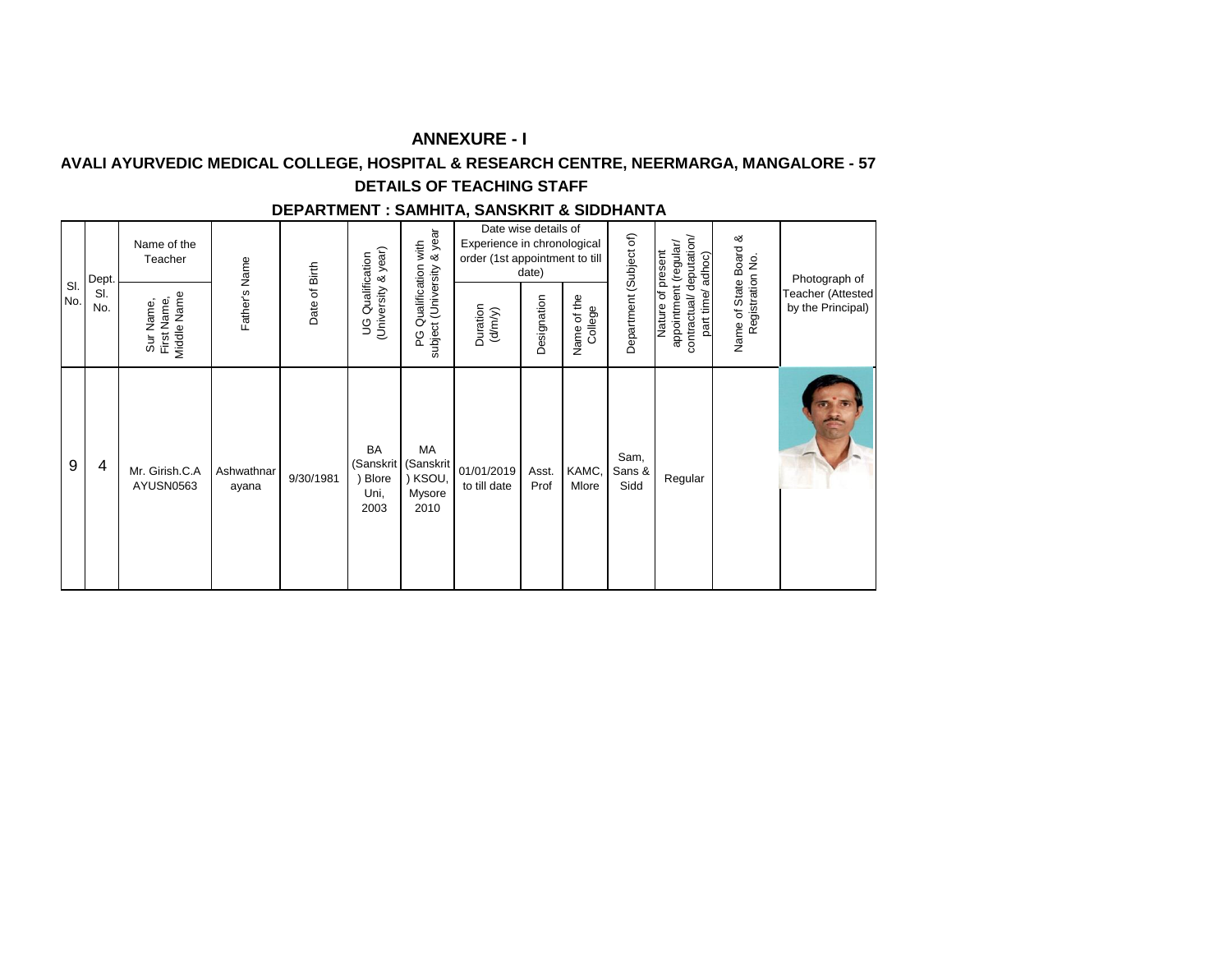AVALI AYURVEDIC MEDICAL COLLEGE, HOSPITAL & RESEARCH CENTRE, NEERMARGA, MANGALORE - 57!

# **DETAILS OF TEACHING STAFF**

#### **DEPARTMENT : DRAVYA GUNA**

|            | Dept.      | Name of the<br>Teacher                  |               |               |                                         |                                                     | Experience in chronological<br>order (1st appointment to till                                                                                                                                                                                                            | Date wise details of<br>date)                                                                                                |                                                                                                                                                                                                   |                         |                                                                                           |                                                                              | Photograph of                             |
|------------|------------|-----------------------------------------|---------------|---------------|-----------------------------------------|-----------------------------------------------------|--------------------------------------------------------------------------------------------------------------------------------------------------------------------------------------------------------------------------------------------------------------------------|------------------------------------------------------------------------------------------------------------------------------|---------------------------------------------------------------------------------------------------------------------------------------------------------------------------------------------------|-------------------------|-------------------------------------------------------------------------------------------|------------------------------------------------------------------------------|-------------------------------------------|
| SI.<br>No. | SI.<br>No. | First Name,<br>Middle Name<br>Sur Name, | Father's Name | Date of Birth | (University & year)<br>UG Qualification | subject (University & year<br>PG Qualification with | Duration<br>$(d/m/y)$                                                                                                                                                                                                                                                    | Designation                                                                                                                  | Name of the<br>College                                                                                                                                                                            | Department (Subject of) | contractual/deputation/<br>appointment (regular/<br>Nature of present<br>part time/adhoc) | Name of State Board &<br>Registration No.                                    | Teacher<br>(Attested by the<br>Principal) |
|            |            |                                         |               |               |                                         |                                                     | <b>Professor</b>                                                                                                                                                                                                                                                         |                                                                                                                              |                                                                                                                                                                                                   |                         |                                                                                           |                                                                              |                                           |
| 10         | 1          | Dr.<br>Yallappa.G.K<br>AYUDG0482        | Govindappa    | 5/20/1976     | <b>BAMS</b><br>Kuvempu<br>Uni<br>1999   | MD(Drav<br>ya Guna)<br><b>RGUHS</b><br>2006         | 02/04/2006<br>to<br>02/07/2007<br>03/06/2007<br>to<br>20/09/2010<br>21/09/2010<br>to<br>20/11/2010<br>22/11/2010<br>to<br>01/04/2011<br>02/04/2011<br>to<br>04/04/2016<br>05/04/2016<br>to<br>31/05/2017<br>01/06/2017<br>to<br>30/11/2018<br>01/12/2018<br>to till date | Asst<br>Prof<br>Asst<br>Prof<br>Asst<br>Prof<br>Asst<br>Prof<br>Reader<br>Prof<br>Prof<br>Prof &<br>Principa<br>$\mathbf{I}$ | <b>DAMC</b><br>HR,<br>Belgavi<br>AAMC,<br>Davang<br>ere<br>RAMC,<br><b>Blore</b><br><b>KVGA</b><br>MC,<br>Sullia<br><b>KVGA</b><br>MC.<br>Sullia<br><b>RAMC</b><br><b>Blore</b><br>KAMC,<br>Mlore | Dravya<br>guna          | Regular                                                                                   | The Karnataka<br>Ayurvedic &<br>Unani<br>Practitioners<br><b>Board 13327</b> |                                           |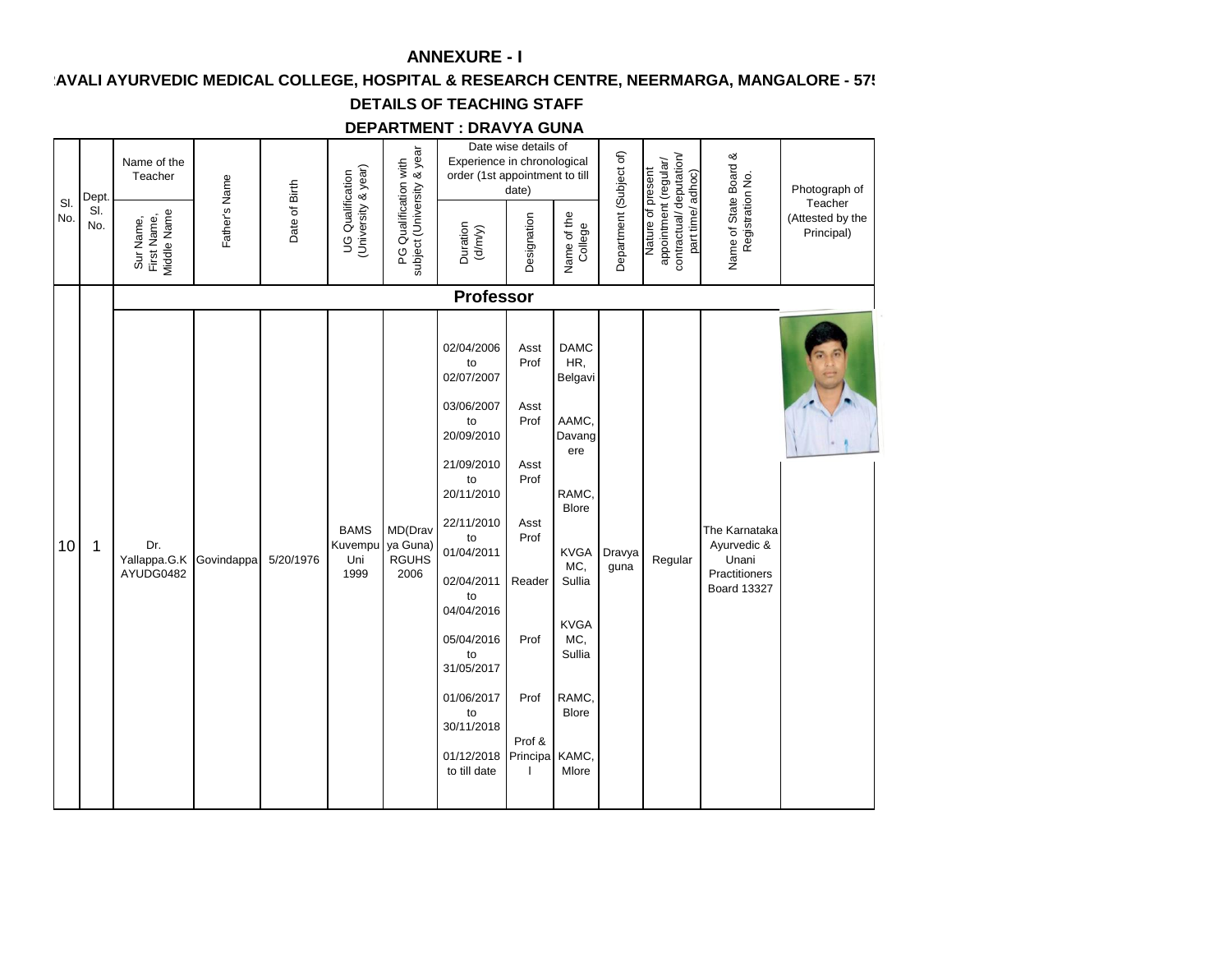## AVALI AYURVEDIC MEDICAL COLLEGE, HOSPITAL & RESEARCH CENTRE, NEERMARGA, MANGALORE - 57!

# **DETAILS OF TEACHING STAFF**

#### **DEPARTMENT : DRAVYA GUNA**

|            | Dept.          | Name of the<br>Teacher                               |                   |               |                                         |                                                        | Experience in chronological<br>order (1st appointment to till | Date wise details of<br>date) |                        |                         |                                                                                           |                                                                              | Photograph of                             |
|------------|----------------|------------------------------------------------------|-------------------|---------------|-----------------------------------------|--------------------------------------------------------|---------------------------------------------------------------|-------------------------------|------------------------|-------------------------|-------------------------------------------------------------------------------------------|------------------------------------------------------------------------------|-------------------------------------------|
| SI.<br>No. | SI.<br>No.     | Sur Name,<br>First Name,<br>Middle Name              | Father's Name     | Date of Birth | UG Qualification<br>(University & year) | subject (University & year<br>PG Qualification with    | Duration<br>(d/m/y)                                           | Designation                   | Name of the<br>College | Department (Subject of) | contractual/deputation/<br>appointment (regular/<br>Nature of present<br>part time/adhoc) | Name of State Board &<br>Registration No.                                    | Teacher<br>(Attested by the<br>Principal) |
|            |                |                                                      |                   |               |                                         |                                                        | <b>Asst. Professor/Lecturer</b>                               |                               |                        |                         |                                                                                           |                                                                              |                                           |
| 11         | $\overline{2}$ | Dr. Ranjith<br><b>Kumar Shetty</b><br>D<br>AYUDG1218 | Jairama<br>Shetty | 10/19/1988    | BAMS;<br><b>RGUHS</b><br>2011           | <b>MD</b><br>(Dravya<br>Guna);<br><b>RGUHS</b><br>2016 | 11/01/2018<br>to till date                                    | Asst<br>Prof                  | KAMC,<br>Mlore         | Dravya<br>guna          | Regular                                                                                   | The Karnataka<br>Ayurvedic &<br>Unani<br>Practitioners<br><b>Board 29422</b> |                                           |
|            |                |                                                      |                   |               |                                         |                                                        | <b>Asst. Professor/Lecturer</b>                               |                               |                        |                         |                                                                                           |                                                                              |                                           |
| 12         | 3              | Dr.<br>Tejasveni.H.S<br>AYUDG1339                    | Shankara.H<br>.S  | 1/1/1984      | BAMS;<br><b>RGUHS</b><br>2007           | <b>MD</b><br>(Dravya<br>guna);<br>RGUHS:<br>2011       | 10/01/2018<br>to till date                                    | Asst<br>Prof                  | KAMC,<br>Mlore         | Dravya<br>guna          | Regular                                                                                   | The Karnataka<br>Ayurvedic &<br>Unani<br>Practitioners<br><b>Board 23151</b> |                                           |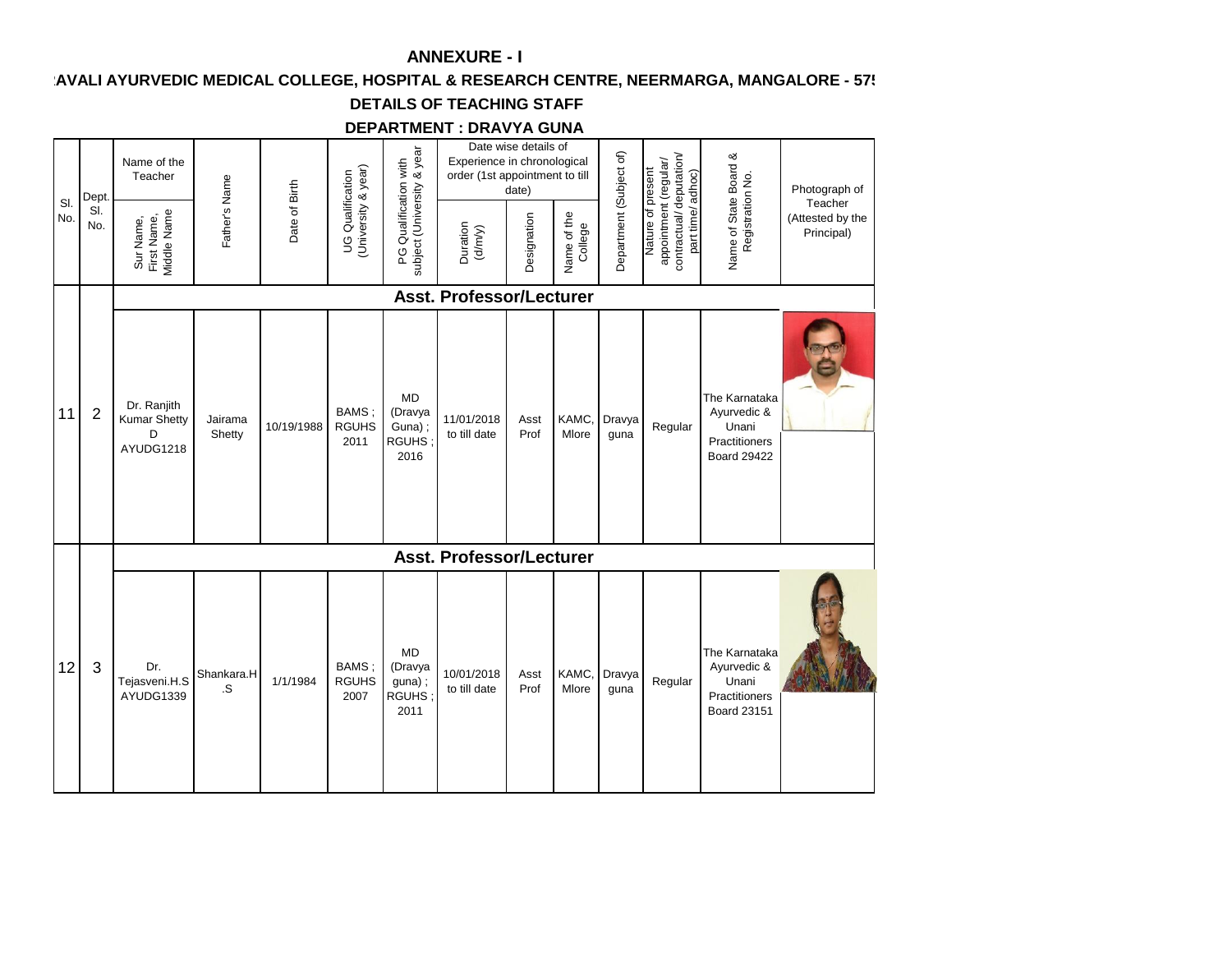# **KAVALI AYURVEDIC MEDICAL COLLEGE, HOSPITAL & RESEARCH CENTRE, NEERMARGA, MANGALORE - 575**

#### **DETAILS OF TEACHING STAFF**

#### **DEPARTMENT : RASASHASTRA AND BAISHAJYA KALPANA**

| SI.<br>No. | Dept.<br>SI.<br>No. | Name of the<br>Teacher<br>Middle Name<br>First Name,<br>Sur Name, | Father's Name | Date of Birth | University & year)<br><b>UG</b> Qualification | & year<br>with<br>Qualification<br>subject (University<br>ဥ            | Date wise details of<br>Experience in chronological<br>order (1st appointment to till<br>Duration<br>(d/m/y)                                                             | date)<br>Designation                                         | Name of the<br>College                                                                                      | Department (Subject of)                           | contractual/deputation/<br>appointment (regular/<br>Nature of present<br>adhoc)<br>part time/ | Name of State Board &<br>Registration No.                                    | Photograph of<br>Teacher<br>(Attested by the<br>Principal) |
|------------|---------------------|-------------------------------------------------------------------|---------------|---------------|-----------------------------------------------|------------------------------------------------------------------------|--------------------------------------------------------------------------------------------------------------------------------------------------------------------------|--------------------------------------------------------------|-------------------------------------------------------------------------------------------------------------|---------------------------------------------------|-----------------------------------------------------------------------------------------------|------------------------------------------------------------------------------|------------------------------------------------------------|
|            |                     |                                                                   |               |               |                                               |                                                                        | <b>Associate Professor/Reader</b>                                                                                                                                        |                                                              |                                                                                                             |                                                   |                                                                                               |                                                                              |                                                            |
| 13         | 1                   | Dr. Pallavi.K<br>AYURB0460                                        | Raju.G        | 5/11/1981     | BAMS;<br><b>RGUHS</b><br>2004                 | MD<br>(Rasa<br>shastra &<br>Bhai.<br>Kalpana);<br><b>RGUHS</b><br>2009 | 26/06/2009<br>to<br>31/05/2010<br>09/07/2010<br>to<br>10/09/2012<br>05/10/2013<br>to<br>11/01/2016<br>01/08/2017<br>to<br>31/12/2017<br>01/01/2018 Reade<br>to till date | Asst<br>Prof<br>Asst<br>Prof<br>Asst<br>Prof<br>Asst<br>Prof | SSCAS<br>R,<br><b>Blore</b><br>BAC,<br>Gujarat<br>RAMC,<br><b>Blore</b><br>KAMC,<br>Mlore<br>KAMC,<br>Mlore | Rasa<br>shastra<br>&<br>Bhai<br>shajya<br>Kalpana | Regular                                                                                       | The<br>Karnataka<br>Ayurvedic &<br>Unani<br>Practitioner<br>s Board<br>17696 |                                                            |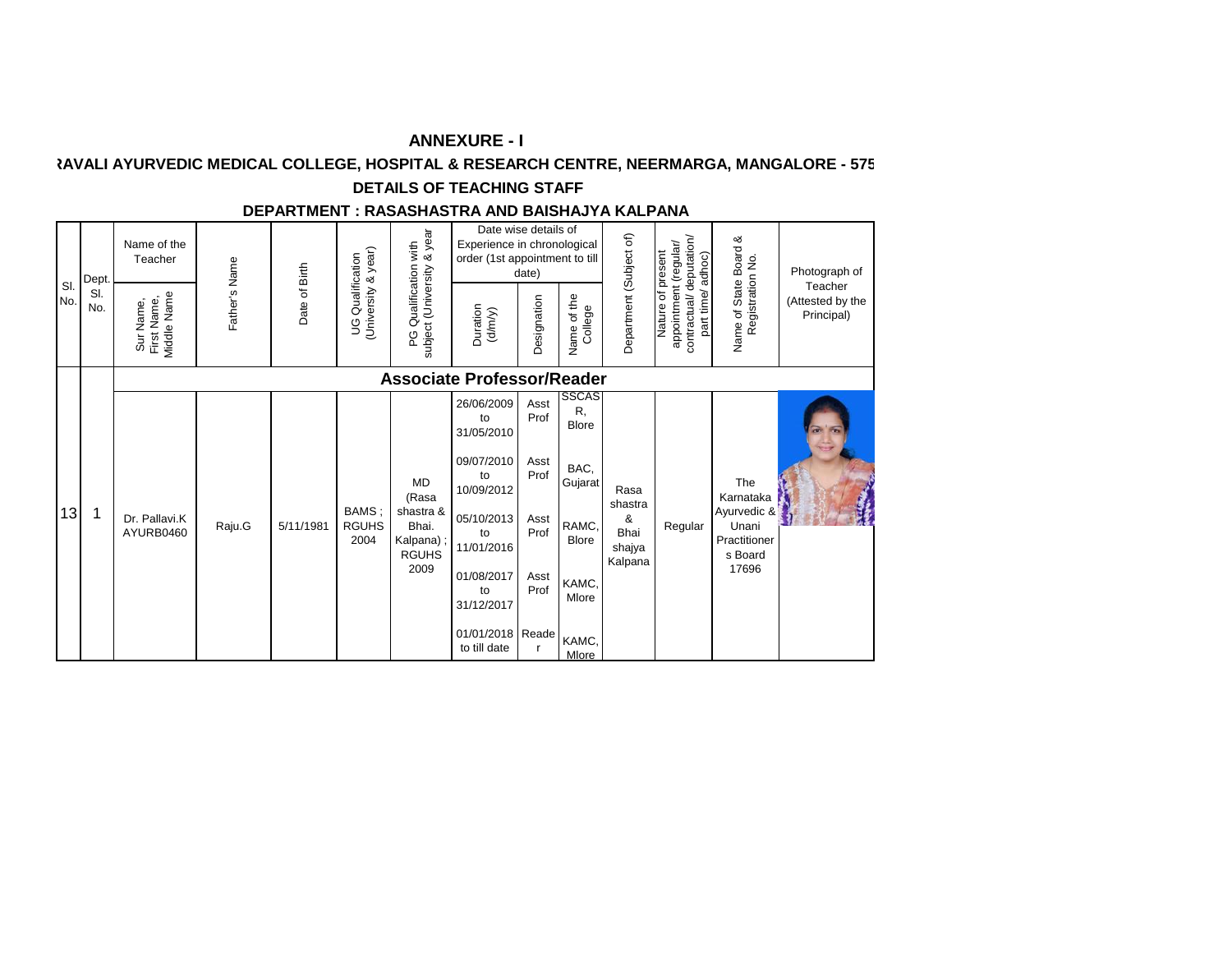# **KAVALI AYURVEDIC MEDICAL COLLEGE, HOSPITAL & RESEARCH CENTRE, NEERMARGA, MANGALORE - 575**

#### **DETAILS OF TEACHING STAFF**

#### **DEPARTMENT : RASASHASTRA AND BAISHAJYA KALPANA**

| SI. |    | Dept.          | Name of the<br>Teacher                     |                            |               |                                                |                                                                          | Date wise details of<br>Experience in chronological<br>order (1st appointment to till | date)                         |                                         |                                                   |                                                                                            |                                                                              | Photograph of<br>Teacher       |
|-----|----|----------------|--------------------------------------------|----------------------------|---------------|------------------------------------------------|--------------------------------------------------------------------------|---------------------------------------------------------------------------------------|-------------------------------|-----------------------------------------|---------------------------------------------------|--------------------------------------------------------------------------------------------|------------------------------------------------------------------------------|--------------------------------|
| No. |    | SI.<br>No.     | Middle Name<br>Sur Name,<br>First Name,    | Father's Name              | Date of Birth | (University & year)<br><b>UG Qualification</b> | subject (University & year<br>PG Qualification with                      | Duration<br>$(d/m/y)$                                                                 | Designation                   | Name of the<br>College                  | Department (Subject of)                           | appointment (regular/<br>contractual/ deputation/<br>Nature of present<br>part time/adhoc) | Name of State Board &<br>Registration No.                                    | (Attested by the<br>Principal) |
|     |    |                |                                            |                            |               |                                                |                                                                          | <b>Asst. Professor/Lecturer</b>                                                       |                               |                                         |                                                   |                                                                                            |                                                                              |                                |
|     | 14 | $\overline{2}$ | Dr.<br>Irfanahemad<br>Savanur<br>AYURB1214 | Abdul<br>Rehman<br>Savanur | 10/25/1983    | BAMS;<br><b>RGUHS</b><br>2007                  | MD(Rasas<br>hastra &<br>Bhai.<br>Kalpana);<br>RGUHS;<br>2011             | 27/11/2011<br>to<br>12/04/2012<br>28/06/2017<br>to till date                          | Asst.<br>Prof<br>Asst<br>Prof | RAMC.<br><b>Blore</b><br>KAMC,<br>Mlore | Rasa<br>shastra<br>&<br>Bhai<br>shajya<br>Kalpana | Regular                                                                                    | The<br>Karnaka<br>Ayurveda &<br>Unani<br>Practinoers<br>Board<br>22650       |                                |
|     |    |                |                                            |                            |               |                                                |                                                                          | <b>Asst. Professor/Lecturer</b>                                                       |                               |                                         |                                                   |                                                                                            |                                                                              |                                |
|     | 15 | 3              | Dr. Akshatha<br>Das.A.V<br>AYURB1270       | Venkappa<br>Das.A          | 2/18/1990     | BAMS:<br><b>RGUHS</b><br>2012                  | <b>MD</b><br>(Rasasha<br>sthra &<br>Bhai.<br>Kalpana);<br>RGUHS;<br>2017 | 11/01/2018<br>to<br>10/11/2018<br>12/11/2018<br>to till date                          | Asst.<br>Prof<br>Asst<br>Prof | BAMC.<br>Shimog<br>a<br>KAMC.<br>Mlore  | Rasa<br>shastra<br>&<br>Bhai<br>shajya<br>Kalpana | Regular                                                                                    | The<br>Karnataka<br>Ayurvedic &<br>Unani<br>Practitioner<br>s Board<br>30964 |                                |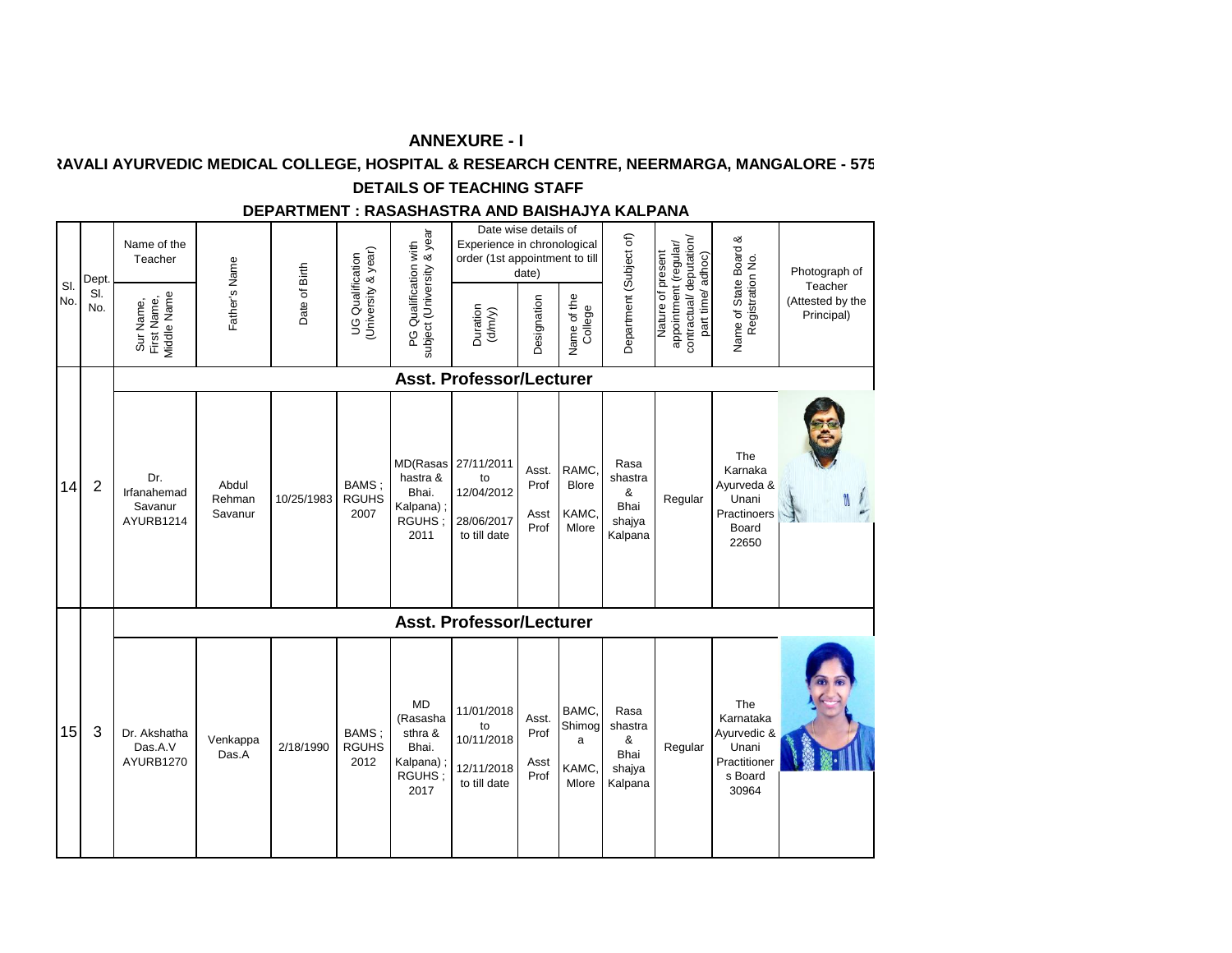# **KAVALI AYURVEDIC MEDICAL COLLEGE, HOSPITAL & RESEARCH CENTRE, NEERMARGA, MANGALORE - 575**

#### **DETAILS OF TEACHING STAFF**

#### **DEPARTMENT : RASASHASTRA AND BAISHAJYA KALPANA**

| SI.<br>No. | Dept.<br>SI.<br>No. | Name of the<br>Teacher<br>Middle Name<br>First Name,<br>Sur Name, | Father's Name | Date of Birth | (University & year)<br><b>UG</b> Qualification | & year<br>with<br>Qualification<br>subject (University<br>ပ္စ            | Date wise details of<br>Experience in chronological<br>order (1st appointment to till<br>Duration<br>$(d/m/y)$ | date)<br>Designation | Name of the<br>College | Department (Subject of)                           | contractual/deputation/<br>appointment (regular/<br>Nature of present<br>adhoc)<br>part time/ | Name of State Board &<br>Registration No.                                                          | Photograph of<br>Teacher<br>(Attested by the<br>Principal) |
|------------|---------------------|-------------------------------------------------------------------|---------------|---------------|------------------------------------------------|--------------------------------------------------------------------------|----------------------------------------------------------------------------------------------------------------|----------------------|------------------------|---------------------------------------------------|-----------------------------------------------------------------------------------------------|----------------------------------------------------------------------------------------------------|------------------------------------------------------------|
| 16         | 4                   | Dr. Hima.G                                                        | P.Govinda     | 10/5/1988     | BAMS;<br><b>RGUHS</b><br>2012                  | <b>MD</b><br>(Rasasha<br>sthra &<br>Bhai.<br>Kalpana);<br>RGUHS;<br>2018 | <b>Asst. Professor/Lecturer</b><br>13-03-2019<br>to till date                                                  | Asst<br>Prof         | KAMC,<br>Mlore         | Rasa<br>shastra<br>&<br>Bhai<br>shajya<br>Kalpana | Regular                                                                                       | The<br>Travancore<br>Cochin<br>Medical<br>Council for<br>Indian<br>Systems of<br>Medicine<br>14143 |                                                            |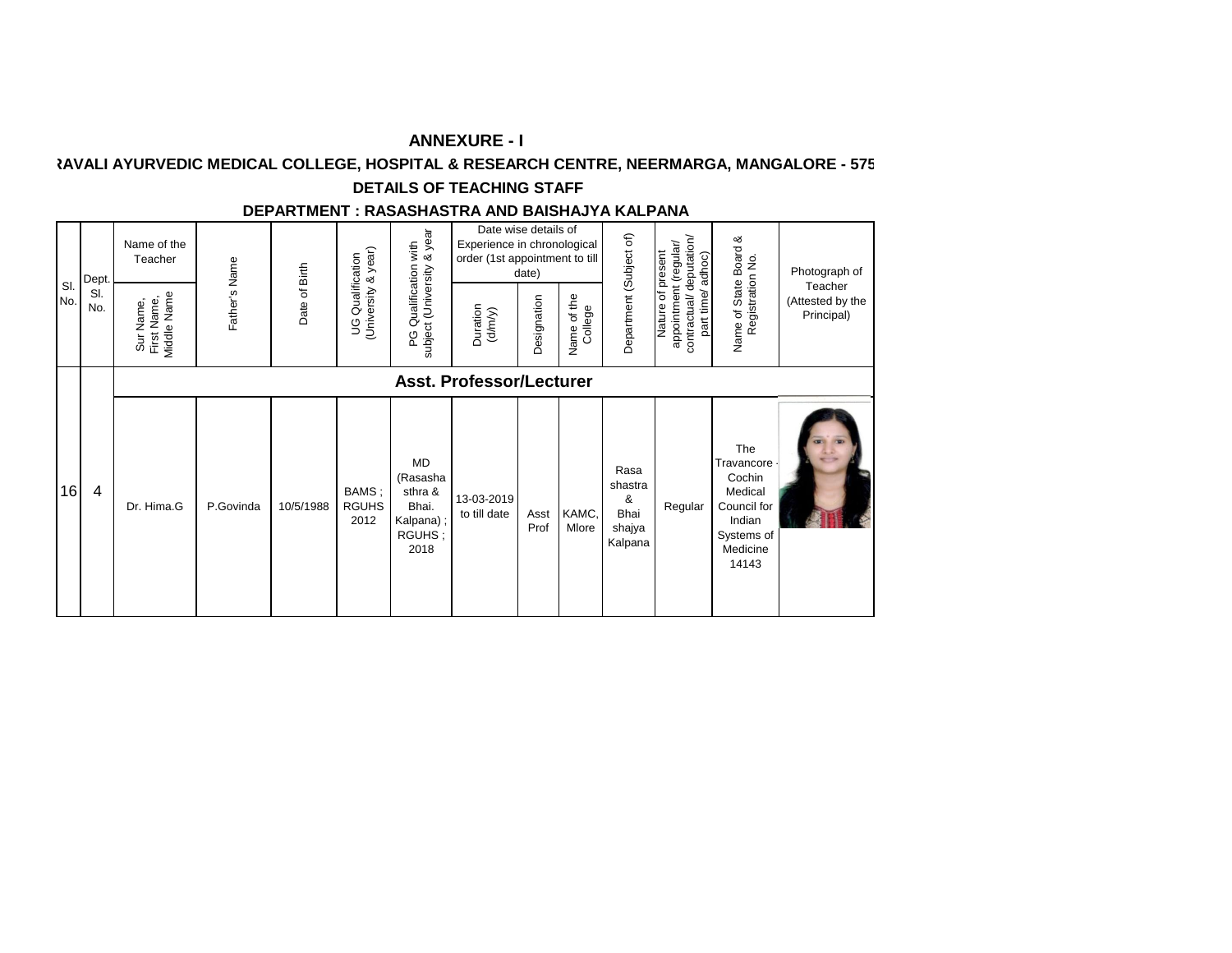## **AVALI AYURVEDIC MEDICAL COLLEGE, HOSPITAL & RESEARCH CENTRE, NEERMARGA, MANGALORE - 57:**

## **DETAILS OF TEACHING STAFF**

#### **DEPARTMENT : AGADA TANTRA VYAVHAR AYURVED EVAM VIDHI VAIDYAK**

| SI. | Dept.<br>SI. | Name of the<br>Teacher                  | Father's Name     | Date of Birth | (University & year)<br><b>UG</b> Qualification | subject (University & year<br>PG Qualification with   | Date wise details of<br>Experience in chronological<br>order (1st appointment to till          | date)                                                 |                                                                  | Department (Subject of)                                           | contractual/deputation/<br>appointment (regular/<br>Nature of present<br>part time/adhoc) | Name of State Board &<br>Registration No.                                   | Photograph of<br><b>Feacher (Attested</b> |
|-----|--------------|-----------------------------------------|-------------------|---------------|------------------------------------------------|-------------------------------------------------------|------------------------------------------------------------------------------------------------|-------------------------------------------------------|------------------------------------------------------------------|-------------------------------------------------------------------|-------------------------------------------------------------------------------------------|-----------------------------------------------------------------------------|-------------------------------------------|
| No. | No.          | Viddle Name<br>Sur Name,<br>First Name, |                   |               |                                                |                                                       | Duration<br>$(d/my)$                                                                           | Designation                                           | Name of the<br>College                                           |                                                                   |                                                                                           |                                                                             | by the Principal)                         |
|     |              |                                         |                   |               |                                                |                                                       | <b>Associate Professor/Reader</b>                                                              |                                                       |                                                                  |                                                                   |                                                                                           |                                                                             |                                           |
| 17  | 1            | Dr. Padma.M.S                           | M.S.Shesha<br>dri | 6/1/1977      | <b>BAMS</b><br><b>RGUHS</b><br>2002            | <b>MD</b><br>(Dravyag<br>una)<br><b>RGUHS</b><br>2007 | 31/10/2008<br>to<br>31/10/2013<br>01/11/2013<br>to<br>21/07/2015<br>01/12/2018<br>to till date | Asst<br>Prof<br>Asst<br>Prof<br>Reade<br>$\mathsf{r}$ | RAMC,<br><b>Blore</b><br>RAMC,<br><b>Blore</b><br>KAMC,<br>Mlore | Agada<br>Tantra<br>Vyavhar<br>Ayurved<br>Evam<br>Vidhi<br>Vaidyak | Regular                                                                                   | The<br>Karnataka<br>Ayurveda &<br>Unani<br>Practitioner<br>s Board<br>15471 | $\sim$                                    |
|     |              |                                         |                   |               |                                                |                                                       | <b>Asst. Professor/Lecturer</b>                                                                |                                                       |                                                                  |                                                                   |                                                                                           |                                                                             |                                           |
| 18  | 2            | Dr. Lalith Kumar.<br>G<br>AYUAT1136     | Goutham<br>Chand  | 12/13/1986    | BAMS:<br><b>RGUHS</b><br>2009                  | <b>MD</b><br>(Dravyag<br>una)<br><b>RGUHS</b><br>2013 | 01/10/2018<br>to till date                                                                     | Asst<br>Prof                                          | KAMC.<br>Mlore                                                   | Agada<br>Tantra<br>Vyavhar<br>Ayurved<br>Evam<br>Vidhi<br>Vaidyak | Regular                                                                                   | The<br>Karnataka<br>Ayurveda &<br>Unani<br>Practitioner<br>s Board<br>25951 |                                           |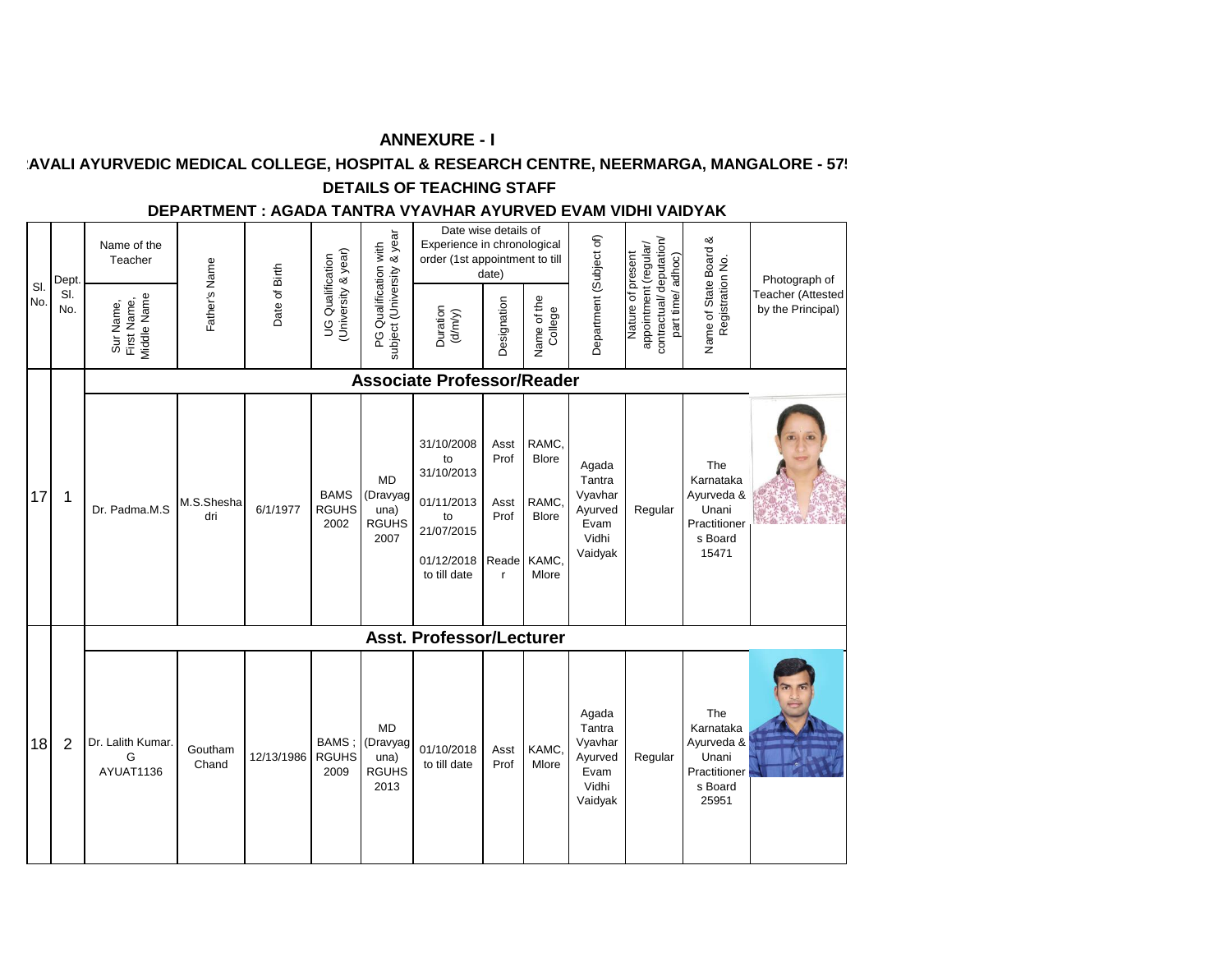## **AVALI AYURVEDIC MEDICAL COLLEGE, HOSPITAL & RESEARCH CENTRE, NEERMARGA, MANGALORE - 57!**

## **DETAILS OF TEACHING STAFF**

#### **DEPARTMENT : AGADA TANTRA VYAVHAR AYURVED EVAM VIDHI VAIDYAK**

| SI.<br>No. |    | Dept.<br>SI.<br>No. | Name of the<br>Teacher<br>Middle Name<br>First Name,<br>Sur Name, | Father's Name                           | Date of Birth | (University & year)<br><b>UG</b> Qualification | year<br>: Qualification with<br>ct (University & yea<br>subject (University<br>ပ္ပ | Date wise details of<br>Experience in chronological<br>order (1st appointment to till<br>Duration<br>$(d'm/y)$ | date)<br>Designation | of the<br>College<br>Name | Department (Subject of)                                           | contractual/deputation/<br>appointment (regular/<br>Nature of present<br>adhoc)<br>part time/ | Name of State Board &<br>Registration No.                                                          | Photograph of<br>Teacher (Attested<br>by the Principal) |
|------------|----|---------------------|-------------------------------------------------------------------|-----------------------------------------|---------------|------------------------------------------------|------------------------------------------------------------------------------------|----------------------------------------------------------------------------------------------------------------|----------------------|---------------------------|-------------------------------------------------------------------|-----------------------------------------------------------------------------------------------|----------------------------------------------------------------------------------------------------|---------------------------------------------------------|
|            |    |                     |                                                                   |                                         |               |                                                |                                                                                    | <b>Asst. Professor/Lecturer</b>                                                                                |                      |                           |                                                                   |                                                                                               |                                                                                                    |                                                         |
|            | 19 | 3                   | Dr.<br>Unnikrishnan.T.<br>M                                       | Kesavan<br>Namboodiri<br>T <sub>M</sub> | 5/12/1988     | BAMS;<br><b>RGUHS</b><br>2012                  | MD<br>(Dravyag<br>una)<br><b>RGUHS</b><br>2017                                     | 13-03-2019<br>to till date                                                                                     | Asst<br>Prof         | KAMC,<br>Mlore            | Agada<br>Tantra<br>Vyavhar<br>Ayurved<br>Evam<br>Vidhi<br>Vaidyak | Regular                                                                                       | The<br>Travancore<br>Cochin<br>Medical<br>Council for<br>Indian<br>Systems of<br>Medicine<br>14586 |                                                         |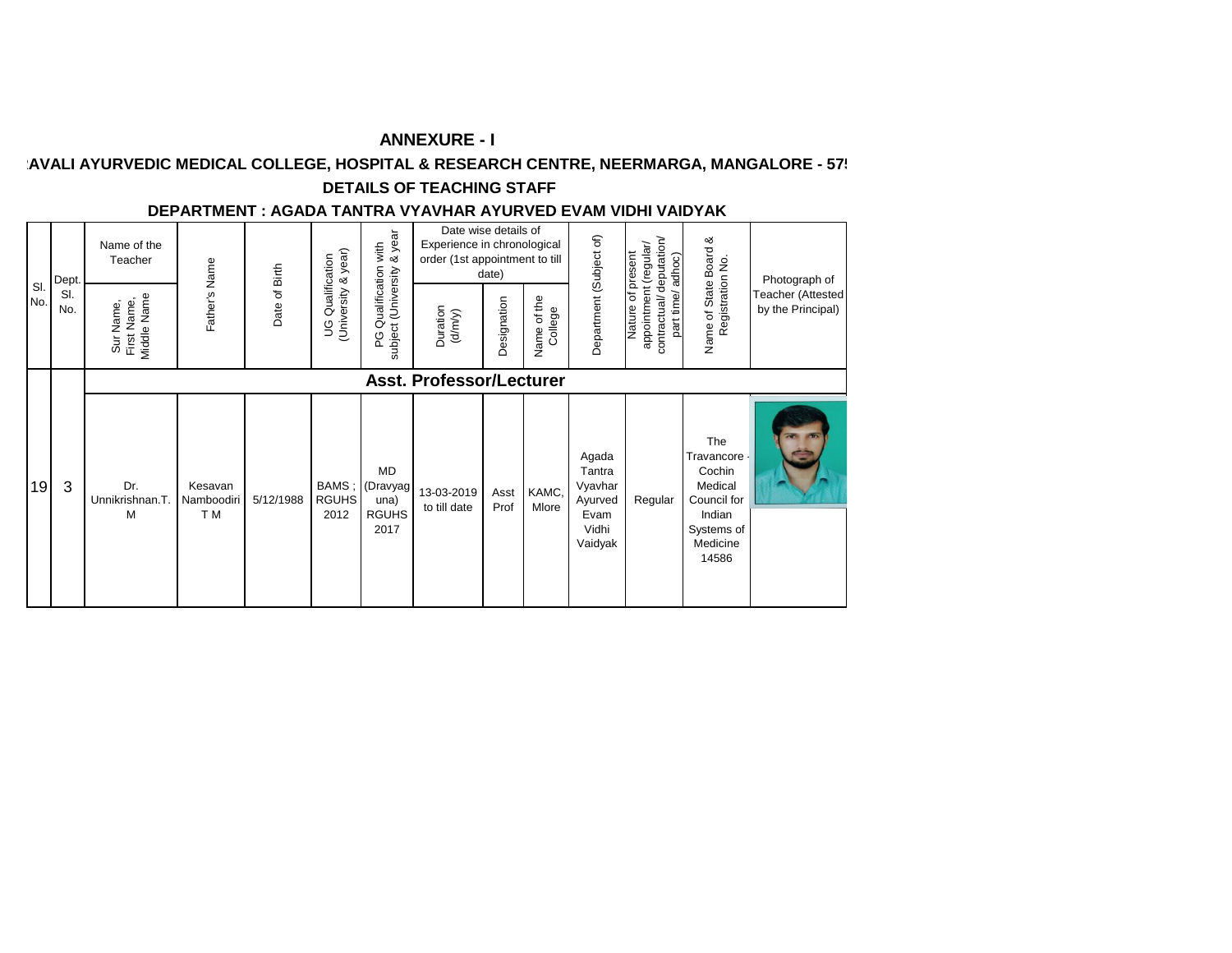## AVALI AYURVEDIC MEDICAL COLLEGE, HOSPITAL & RESEARCH CENTRE, NEERMARGA, MANGALORE - 57!

# **DETAILS OF TEACHING STAFF**

#### **DEPARTMENT : ROGNIDHAN**

| SI.<br>No. | Dept.<br>SI.<br>No. | Name of the<br>Teacher<br>Sur Name,<br>First Name,<br>Middle Name | Father's Name                 | Date of Birth | University & year)<br><b>UG</b> Qualification | subject (University & year<br>PG Qualification with | Date wise details of<br>Experience in chronological<br>order (1st appointment to till<br>Duration<br>(d/m/y) | date)<br>Designation                   | Name of the<br>College                                    | Department (Subject of) | appointment (regular/<br>contractual/ deputation/<br>Nature of present<br>part time/adhoc) | Name of State Board &<br>Registration No.                                   | Photograph of<br><b>Teacher (Attested</b><br>by the Principal) |
|------------|---------------------|-------------------------------------------------------------------|-------------------------------|---------------|-----------------------------------------------|-----------------------------------------------------|--------------------------------------------------------------------------------------------------------------|----------------------------------------|-----------------------------------------------------------|-------------------------|--------------------------------------------------------------------------------------------|-----------------------------------------------------------------------------|----------------------------------------------------------------|
|            |                     |                                                                   |                               |               |                                               |                                                     | <b>Associate Professor/Reader</b>                                                                            |                                        |                                                           |                         |                                                                                            |                                                                             |                                                                |
| 20         | 1                   | Dr. Dileep<br>Kumar.H.G<br>AYURN0352                              | Guruchanna<br>basappa.H.<br>G | 5/4/1986      | BAMS;<br><b>RGUHS</b><br>2008                 | MD (Roga<br>Nidana);<br><b>RGUHS</b><br>2012        | 17/12/2012<br>to<br>17/12/2017<br>18/12/2017<br>to<br>31/12/2017<br>01/01/2018<br>to till date               | Asst<br>Prof<br>Asst<br>Prof<br>Reader | RAMC,<br><b>Blore</b><br>RAMC,<br>Blore<br>KAMC,<br>Mlore | Rog<br>Nidan            | Regular                                                                                    | The<br>Karnataka<br>Ayurveda &<br>Unani<br>Practitioner<br>s Board<br>23892 |                                                                |
|            |                     |                                                                   |                               |               |                                               |                                                     | <b>Asst. Professor/Lecturer</b>                                                                              |                                        |                                                           |                         |                                                                                            |                                                                             |                                                                |
| 21         | $\overline{2}$      | Dr. Chethana<br>Kumari.D.S<br>AYURN0994                           | Shankarapp<br>a               | 12/15/1983    | BAMS:<br><b>RGUHS</b><br>2007                 | MD (Roga<br>Nidana);<br><b>RGUHS</b><br>2017        | 04/01/2018<br>to till date                                                                                   | Asst<br>Prof                           | KAMC,<br>Mlore                                            | Rog<br>Nidan            | Regular                                                                                    | The<br>Karnataka<br>Ayurveda &<br>Unani<br>Practitioner<br>s Board<br>23177 |                                                                |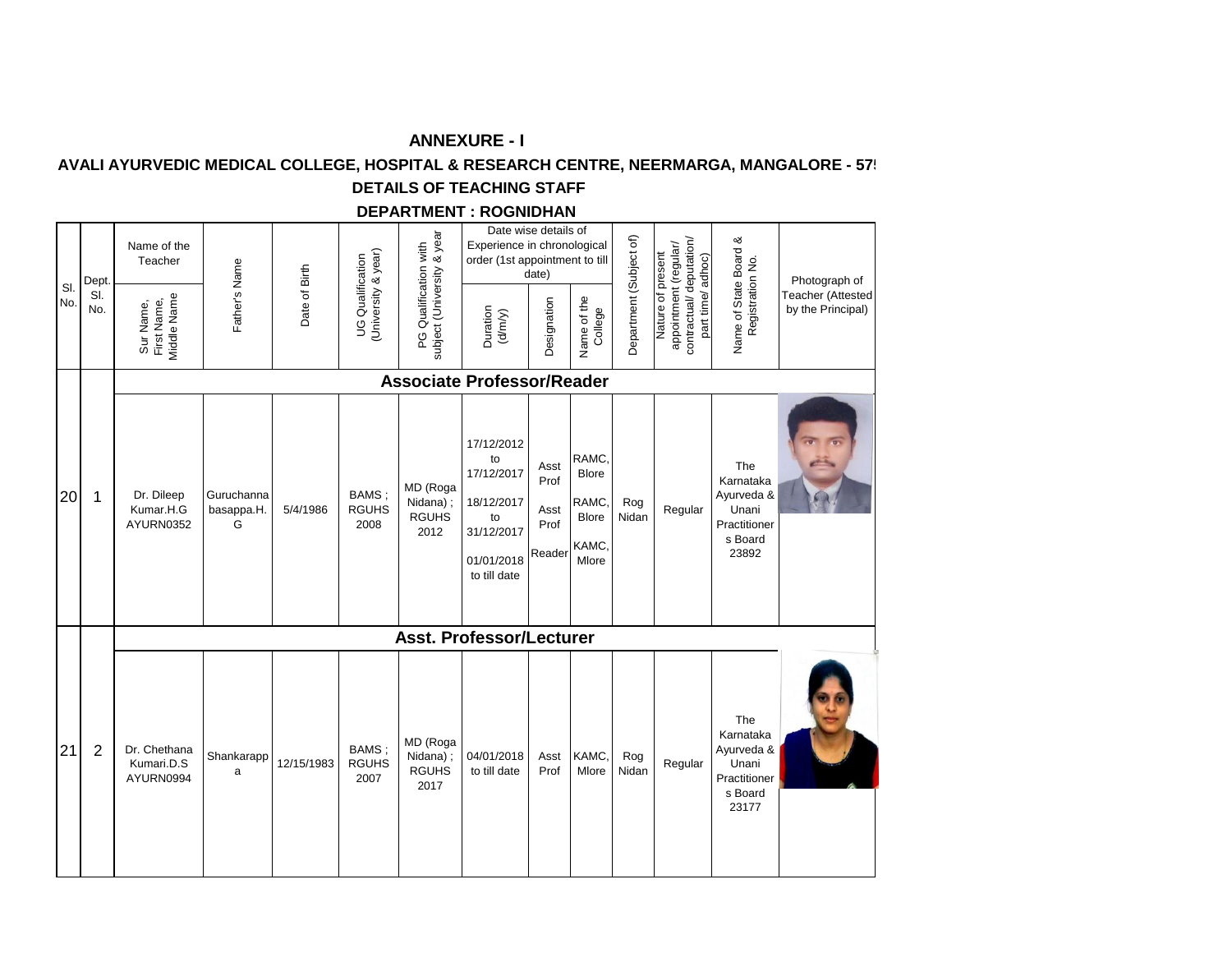## **AVALI AYURVEDIC MEDICAL COLLEGE, HOSPITAL & RESEARCH CENTRE, NEERMARGA, MANGALORE - 57**

## **DETAILS OF TEACHING STAFF**

#### **DEPARTMENT : SWASTHA VRITTA**

| SI.<br>No. | Dept<br>. SI.<br>No. | Name of the<br>Teacher<br>Middle Name<br>First Name,<br>Sur Name, | Father's Name | Date of Birth | (University & year)<br><b>UG Qualification</b> | & year<br>with<br>Qualification<br>subject (University<br>C<br>P | Date wise details of<br>Experience in chronological<br>order (1st appointment to till<br>Duration<br>(d/m/y) | date)<br>Designation | of the<br>Name of th<br>College | Department (Subject of) | contractual/deputation/<br>appointment (regular/<br>of present<br>adhoc)<br>part time/<br>Nature | Name of State Board &<br>Registration No.                                   | Photograph of<br>Teacher (Attested<br>by the Principal) |
|------------|----------------------|-------------------------------------------------------------------|---------------|---------------|------------------------------------------------|------------------------------------------------------------------|--------------------------------------------------------------------------------------------------------------|----------------------|---------------------------------|-------------------------|--------------------------------------------------------------------------------------------------|-----------------------------------------------------------------------------|---------------------------------------------------------|
| 22         | 1                    | Dr. Bharath.M.S<br>AYUSV1059                                      | Swamy.S       | 11/29/1990    | <b>BAMS</b><br><b>RGUHS</b><br>2012            | <b>MD</b><br>(Swstha)<br><b>RGUHS</b><br>2017                    | <b>Asst. Professor/Lecturer</b><br>01/10/2018<br>to till date                                                | Asst<br>Prof         | KAMC,<br>Mlore                  | Swasth<br>a Vritta      | Regular                                                                                          | The<br>Karnataka<br>Ayurveda &<br>Unani<br>Practitioner<br>s Board<br>31126 |                                                         |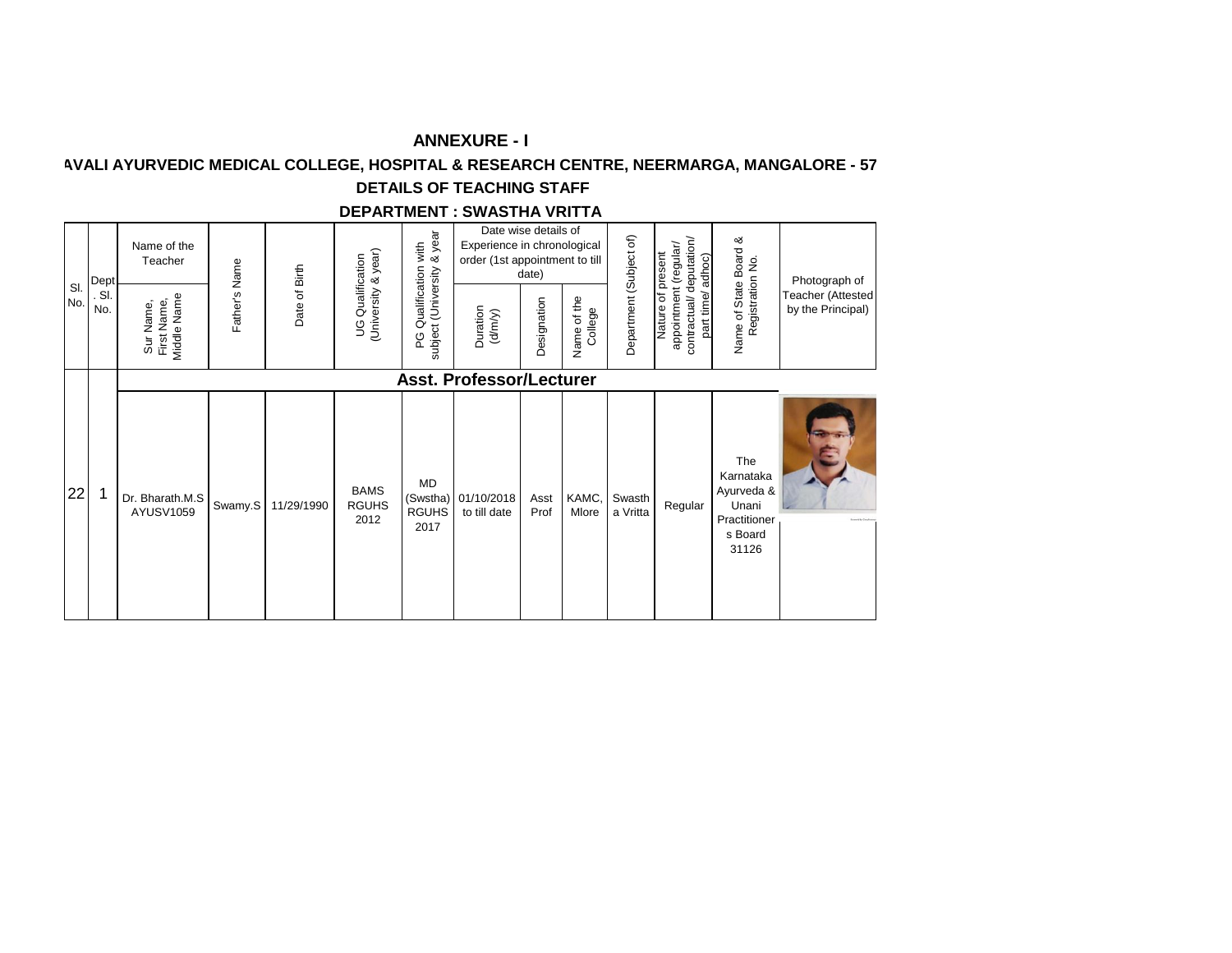## **RAVALI AYURVEDIC MEDICAL COLLEGE, HOSPITAL & RESEARCH CENTRE, NEERMARGA, MANGALORE - 575**

## **DETAILS OF TEACHING STAFF**

#### **DEPARTMENT : PRASOOTHI & STRIROGA** Date wise details of PG Qualification with<br>subject (University & year Nature of present<br>appointment (regular/<br>contractual/ deputation/<br>part time/ adhoc) subject (University & year Department (Subject of) contractual/ deputation/ Name of State Board &<br>Registration No. Name of State Board & Department (Subject of) Name of the Experience in chronological appointment (regular/ UG Qualification<br>(University & year) PG Qualification with (University & year) Nature of present Teacher UG Qualification order (1st appointment to till part time/ adhoc) Registration No.Father's Name Father's Name Date of Birth date) Photograph of Dept. Sl. Teacher (Attested Sur Name,<br>First Name,<br>Middle Name Sl. Name of the<br>College Name of the No. **Designation** No. Duration<br>(d/m/y) by the Principal) **Professor**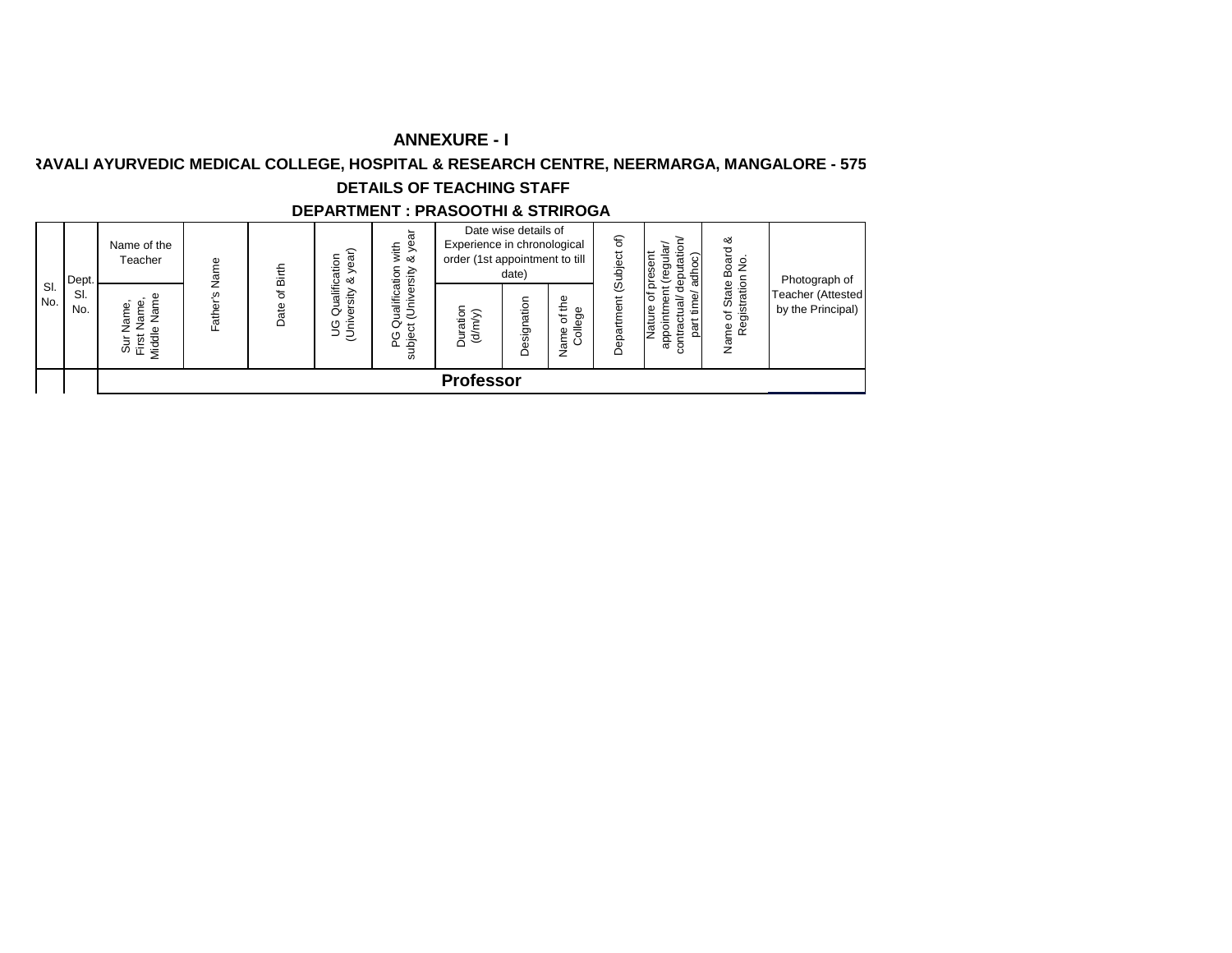# **RAVALI AYURVEDIC MEDICAL COLLEGE, HOSPITAL & RESEARCH CENTRE, NEERMARGA, MANGALORE - 575**

# **DETAILS OF TEACHING STAFF**

## **DEPARTMENT : PRASOOTHI & STRIROGA**

| SI.<br>No. | Dept.<br>SI.<br>No. | Name of the<br>Teacher<br>Middle Name<br>First Name,<br>Sur Name, | Father's Name | Date of Birth | (University & year)<br><b>UG Qualification</b> | subject (University & year<br>PG Qualification with                       | Experience in chronological<br>order (1st appointment to till<br>Duration<br>$(d/my)$                                                                                                                                                                | Date wise details of<br>date)<br>Designation       | Name of the<br>College                                                                                                                                           | Department (Subject of)         | contractual/deputation/<br>appointment (regular/<br>Nature of present<br>part time/adhoc) | Name of State Board &<br>Registration No.                     | Photograph of<br>Teacher (Attested<br>by the Principal) |
|------------|---------------------|-------------------------------------------------------------------|---------------|---------------|------------------------------------------------|---------------------------------------------------------------------------|------------------------------------------------------------------------------------------------------------------------------------------------------------------------------------------------------------------------------------------------------|----------------------------------------------------|------------------------------------------------------------------------------------------------------------------------------------------------------------------|---------------------------------|-------------------------------------------------------------------------------------------|---------------------------------------------------------------|---------------------------------------------------------|
| 23         | 1                   | Dr.<br>Manjusha.K.Kar Madhusudh<br>kare<br>AYUPS0378              | an Dikshith   | 3/29/1971     | BAMS;<br>Uni of<br>Mumbai<br>1992              | MD<br>(Prasooti<br>Tantra &<br>Striroga);<br>Gujarat<br>Ayur Uni;<br>1997 | 14/11/1999<br>to<br>09/12/2004<br>27/12/2008<br>to<br>31/03/2009<br>01/08/2009<br>to<br>31/07/2010 Reader<br>03/08/2010<br>to<br>02/11/2010<br>03/11/2010 Reader<br>to<br>15/12/2014<br>02/03/2015<br>to<br>27/12/2018<br>01/01/2019<br>to till date | Asst<br>Prof<br>Reader<br>Reader<br>Reader<br>Prof | SSAM,<br>Pune<br>SSAM,<br>Pune<br>SSAM,<br>Pune<br>SSAM,<br>Pune<br><b>MAMLL</b><br>C,<br>Kohlap<br><b>ur</b><br><b>KVGA</b><br>MCH,<br>Sullia<br>KAMC,<br>Mlore | Prasuti<br>Tantra &<br>Striroga | Regular                                                                                   | Maharastra<br>Council of<br>Indian<br>Medicine<br>I-26480-A-1 |                                                         |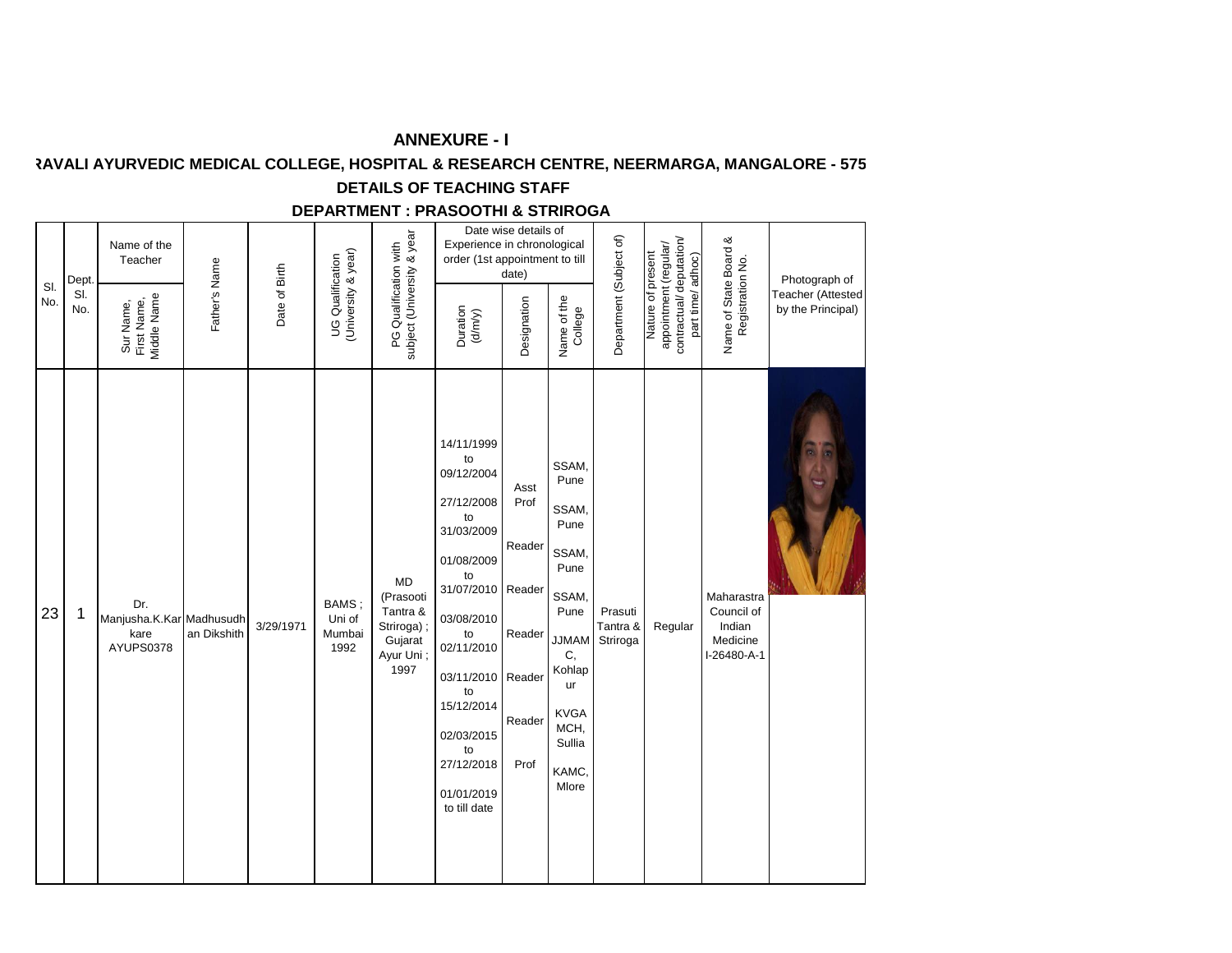# **RAVALI AYURVEDIC MEDICAL COLLEGE, HOSPITAL & RESEARCH CENTRE, NEERMARGA, MANGALORE - 575**

# **DETAILS OF TEACHING STAFF**

## **DEPARTMENT : PRASOOTHI & STRIROGA**

| SI. | Dept.<br>SI.   | Name of the<br>Teacher                  | Father's Name | Date of Birth | (University & year)<br>Qualification | & year<br>Qualification with                                                | Experience in chronological<br>order (1st appointment to till | Date wise details of<br>date) |                           | Department (Subject of)         | contractual/deputation/<br>appointment (regular/<br>Nature of present<br>adhoc) | Name of State Board &<br>Registration No.      | Photograph of<br>Teacher (Attested |
|-----|----------------|-----------------------------------------|---------------|---------------|--------------------------------------|-----------------------------------------------------------------------------|---------------------------------------------------------------|-------------------------------|---------------------------|---------------------------------|---------------------------------------------------------------------------------|------------------------------------------------|------------------------------------|
| No. | No.            | Middle Name<br>First Name,<br>Sur Name, |               |               | S                                    | subject (University<br>ပ္စ                                                  | Duration<br>$(d/m/y)$                                         | Designation                   | of the<br>College<br>Name |                                 | part time/                                                                      |                                                | by the Principal)                  |
|     |                |                                         |               |               |                                      |                                                                             | <b>Asst. Professor/Lecturer</b>                               |                               |                           |                                 |                                                                                 |                                                |                                    |
| 24  | $\overline{2}$ | Dr. Madhuri<br>Kanike<br>AYUPS0994      | K.B.Madhu     | 6/6/1986      | BAMS;<br>NTR Uni,<br>AP;<br>2010     | <b>MD</b><br>(Prasooti<br>Tantra &<br>Striroga);<br>NTR Uni,<br>AP;<br>2016 | 29/06/2017<br>to till date                                    | Asst<br>Prof                  | KAMC,<br>Mlore            | Prasuti<br>Tantra &<br>Striroga | Regular                                                                         | The Andhra<br>Board of<br>Ayurveda<br>460A2001 |                                    |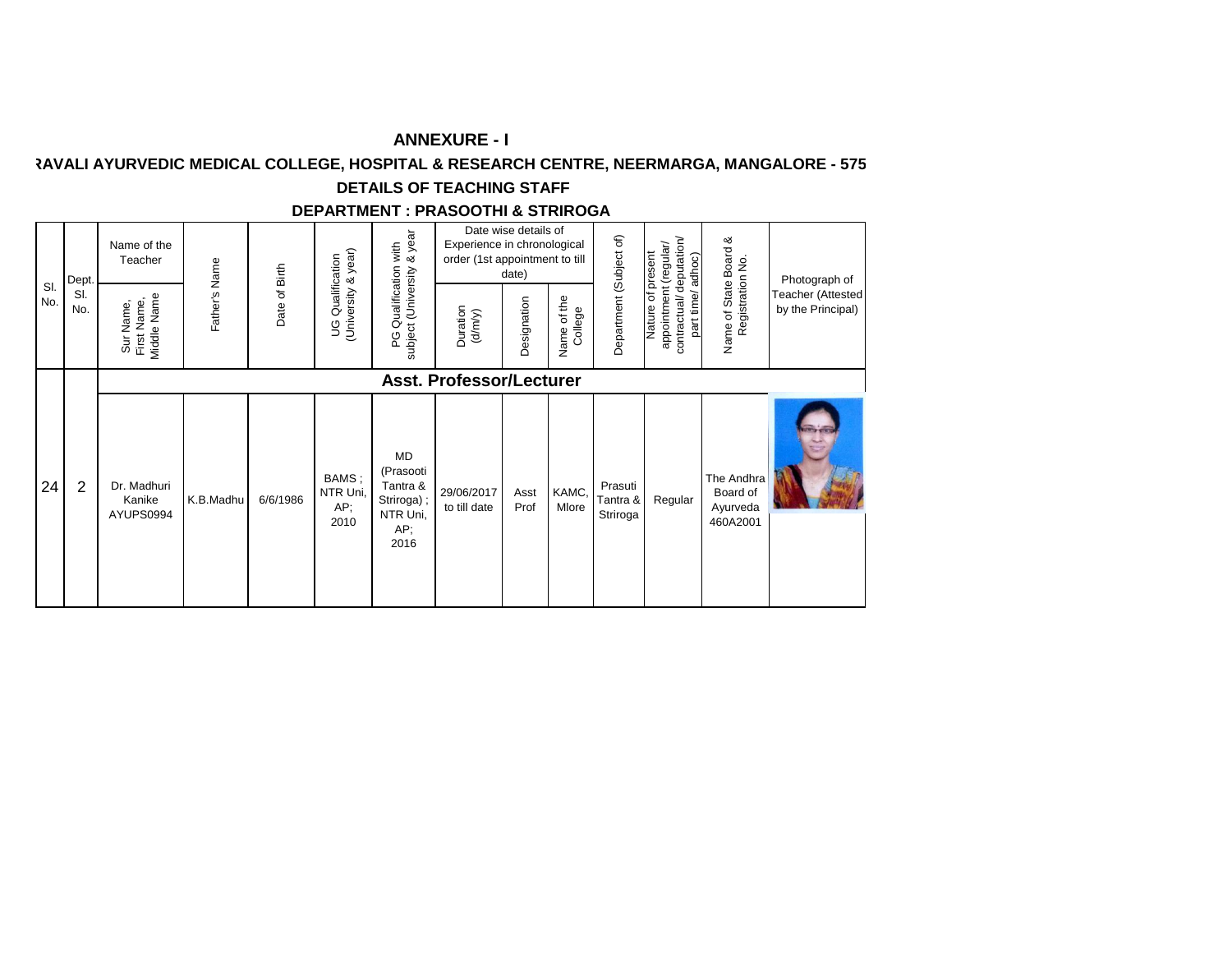## **AVALI AYURVEDIC MEDICAL COLLEGE, HOSPITAL & RESEARCH CENTRE, NEERMARGA, MANGALORE - 57!**

#### **DETAILS OF TEACHING STAFF**

#### **DEPARTMENT : KAUMARABHRITHYA**

|           | Dept.      | Name of the<br>Teacher                  |                |               |                                               |                                                         | Date wise details of<br>Experience in chronological<br>order (1st appointment to till                      | date)                                        |                                               |                         |                                                                                           |                                                                              | Photograph of                          |
|-----------|------------|-----------------------------------------|----------------|---------------|-----------------------------------------------|---------------------------------------------------------|------------------------------------------------------------------------------------------------------------|----------------------------------------------|-----------------------------------------------|-------------------------|-------------------------------------------------------------------------------------------|------------------------------------------------------------------------------|----------------------------------------|
| SI<br>No. | SI.<br>No. | Middle Name<br>Sur Name,<br>First Name, | Father's Name  | Date of Birth | University & year)<br><b>UG Qualification</b> | subject (University & year<br>Qualification with<br>PG. | Duration<br>(d/m/y)                                                                                        | Designation                                  | of the<br>College<br>Name                     | Department (Subject of) | contractual/deputation/<br>appointment (regular/<br>Nature of present<br>part time/adhoc) | Name of State Board &<br>Registration No.                                    | Teacher (Attested<br>by the Principal) |
|           |            |                                         |                |               |                                               |                                                         | <b>Associate Professor/Reader</b>                                                                          |                                              |                                               |                         |                                                                                           |                                                                              |                                        |
| 25        | 1          | Dr. Sindhu.M.A<br>AYUKB0307             | Anandha.M<br>R | 9/1/1986      | BAMS,<br>RGUHS,<br>2010                       | <b>MD</b><br>(Kauamra<br>bhritya)<br>RGUHS.<br>2014     | 03/02/2014<br>to<br>31/12/2018<br>01/01/2019<br>to<br>03/02/2019<br>04/02/2019 Reade KAMC,<br>to till date | Asst<br>Prof<br>Asst<br>Prof<br>$\mathsf{r}$ | KAMC,<br><b>DK</b><br>KAMC,<br>Mlore<br>Mlore | Kaumara<br>bhrithya     | Regular                                                                                   | The<br>Karnataka<br>Ayurvedic &<br>Unani<br>Practitioner<br>s Board<br>25808 |                                        |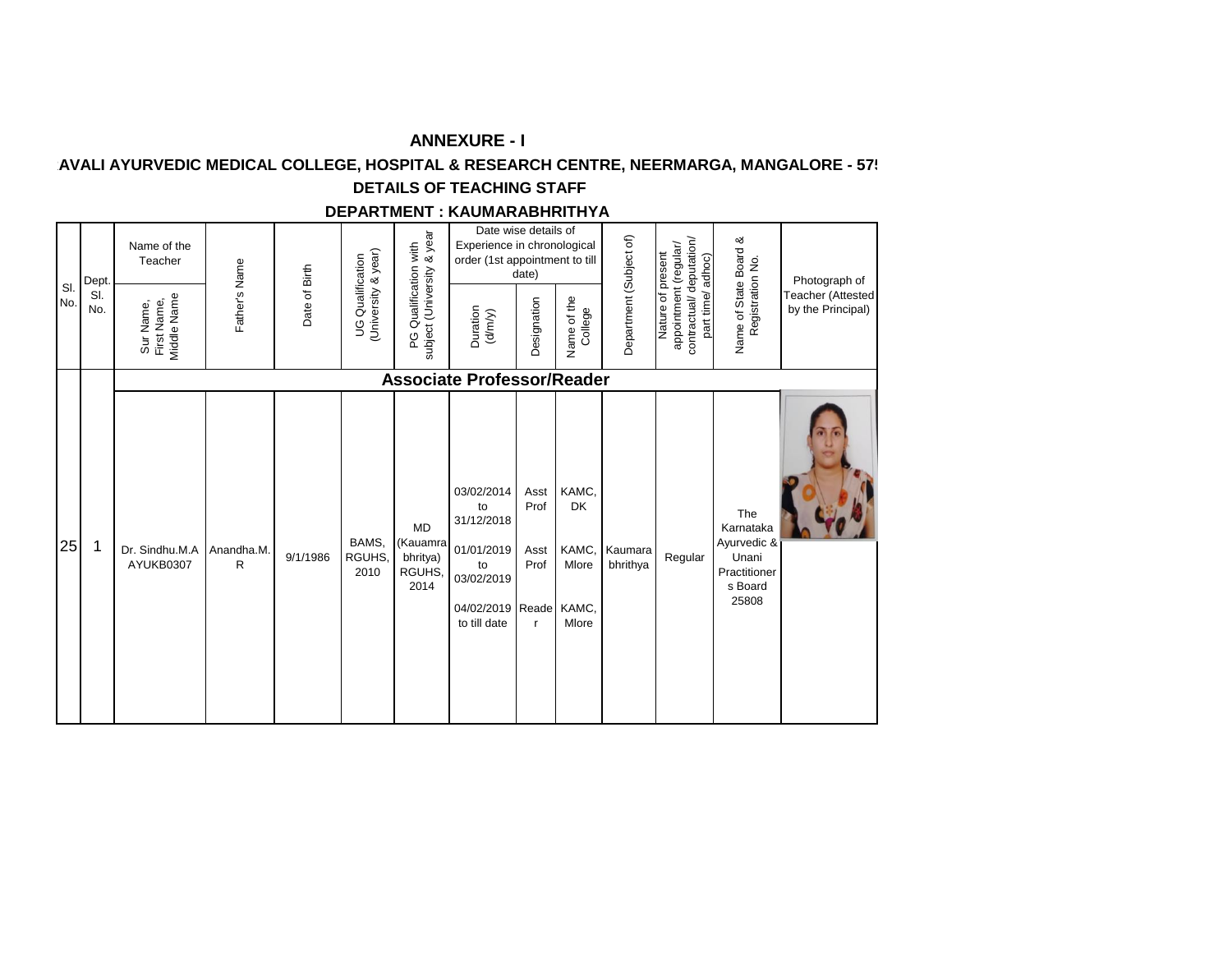## **AVALI AYURVEDIC MEDICAL COLLEGE, HOSPITAL & RESEARCH CENTRE, NEERMARGA, MANGALORE - 57!**

## **DETAILS OF TEACHING STAFF**

#### **DEPARTMENT : KAUMARABHRITHYA**

|            |    | Dept.          | Name of the<br>Teacher                  |                          |               |                                                |                                                                   | Date wise details of<br>Experience in chronological<br>order (1st appointment to till                                            | date)                                                          |                                                                      |                                                       |                                                                                           |                                                                                                      | Photograph of                                 |
|------------|----|----------------|-----------------------------------------|--------------------------|---------------|------------------------------------------------|-------------------------------------------------------------------|----------------------------------------------------------------------------------------------------------------------------------|----------------------------------------------------------------|----------------------------------------------------------------------|-------------------------------------------------------|-------------------------------------------------------------------------------------------|------------------------------------------------------------------------------------------------------|-----------------------------------------------|
| SI.<br>No. |    | SI.<br>No.     | Middle Name<br>First Name,<br>Sur Name, | Father's Name            | Date of Birth | (University & year)<br><b>UG Qualification</b> | subject (University & year<br>PG Qualification with               | Duration<br>(d/m/y)                                                                                                              | Designation                                                    | Name of the<br>College                                               | Department (Subject of)                               | contractual/deputation/<br>appointment (regular/<br>Nature of present<br>part time/adhoc) | Name of State Board &<br>Registration No.                                                            | <b>Teacher (Attested</b><br>by the Principal) |
|            |    |                |                                         |                          |               |                                                |                                                                   | <b>Associate Professor/Reader</b>                                                                                                |                                                                |                                                                      |                                                       |                                                                                           |                                                                                                      |                                               |
|            | 26 | $\overline{2}$ | Dr.Chaitra                              | Nagesh<br>Poojary.H.     | 12/23/1977    | BAMS:<br>Mangalor<br>e Uni<br>2000             | MD<br>(Prasooti<br>Tantra &<br>Striroga);<br><b>RGUHS</b><br>2005 | 06/01/2006<br>to<br>05/01/2011<br>06/01/2011 Reade<br>to<br>20/05/2012<br>01/02/2019 Reade KAMC,<br>to till date                 | Asst<br>Prof<br>$\mathsf{r}$<br>$\mathsf{r}$                   | IIAMR.<br><b>Blore</b><br>IIAMR,<br><b>Blore</b><br>Mlore            | Prasuti<br>Tantra &<br>Striroga<br>Kaumara<br>bhritya | Regular                                                                                   | The<br>Karnataka<br>Ayurveda &<br>Unani<br>Practinoers<br>Board<br>14608                             |                                               |
|            |    |                |                                         |                          |               |                                                |                                                                   | <b>Asst. Professor/Lecturer</b>                                                                                                  |                                                                |                                                                      |                                                       |                                                                                           |                                                                                                      |                                               |
|            | 27 | 3              | Dr. Sanal<br>Krishnan<br>AYUKB0627      | M.Krishnan<br>Namboodiri | 5/19/1984     | BAMS.<br>Kannur<br>Uni,<br>2010                | <b>MD</b><br>(Kauamra<br>bhritya)<br>RGUHS.<br>2014               | 12/01/2015<br>to<br>11/01/2016<br>25/01/2016<br>to<br>24/01/2017<br>25/01/2017<br>to<br>20/04/2017<br>26/06/2017<br>to till date | Asst<br>Prof<br>Asst<br>Prof<br>Asst.<br>Prof<br>Asst.<br>Prof | GAC,<br>Kannur<br>GAC.<br>Kannur<br>GAC,<br>Kannur<br>KAMC,<br>Mlore | Kaumara<br>bhritya                                    | Regular                                                                                   | The<br>Travancore ·<br>Cochin<br>Medical<br>Council for<br>Indian<br>Systems of<br>Medicine<br>11805 |                                               |